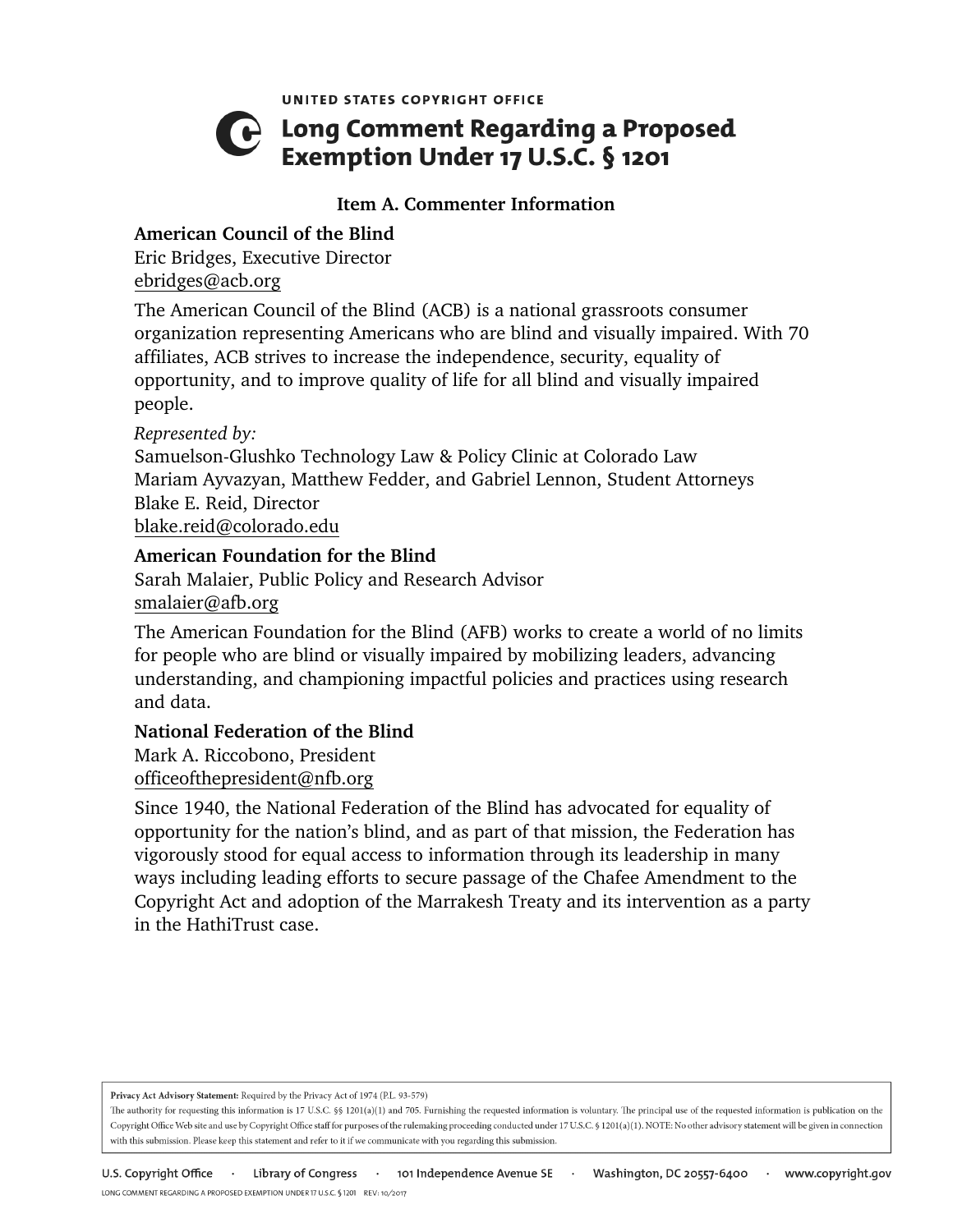# **Association for Education and Rehabilitation of the Blind and Visually Impaired (AER)**

Mark Richert, Esq., Interim Executive Director Mark@AERBVI.org 571-438-7895

The Association for Education and Rehabilitation of the Blind and Visually Impaired (AER) strives to support and advocate for AER members who represent all major professional disciplines serving children, working-age adults and older people living with vision loss. Through direct member services, professional development, publications, networking, leadership development, accreditation, and public education, AER is the leading national and international voice of the professional vision loss community.

# **Library Copyright Alliance**

The Library Copyright Alliance (LCA) consists of three major library associations the American Library Association (ALA), the Association of College and Research Libraries (ACRL), and the Association of Research Libraries (ARL)—that collectively represent over 100,000 libraries in the United States. Libraries provide services to visually impaired people, both inside and outside of educational settings, in particular by converting works into formats accessible to the print disabled.

*Represented by:* Jonathan Band, policybandwidth jband@policybandwidth.com

# **Benetech/Bookshare**

Brad Turner, VP/GM, Global Education and Literacy bradt@benetech.org

Bookshare is an ebook library that makes reading easier. People with dyslexia, blindness, cerebral palsy, and other reading barriers can read in ways that work for them with ebooks in audio, audio  $+$  highlighted text, braille, and other customizable formats.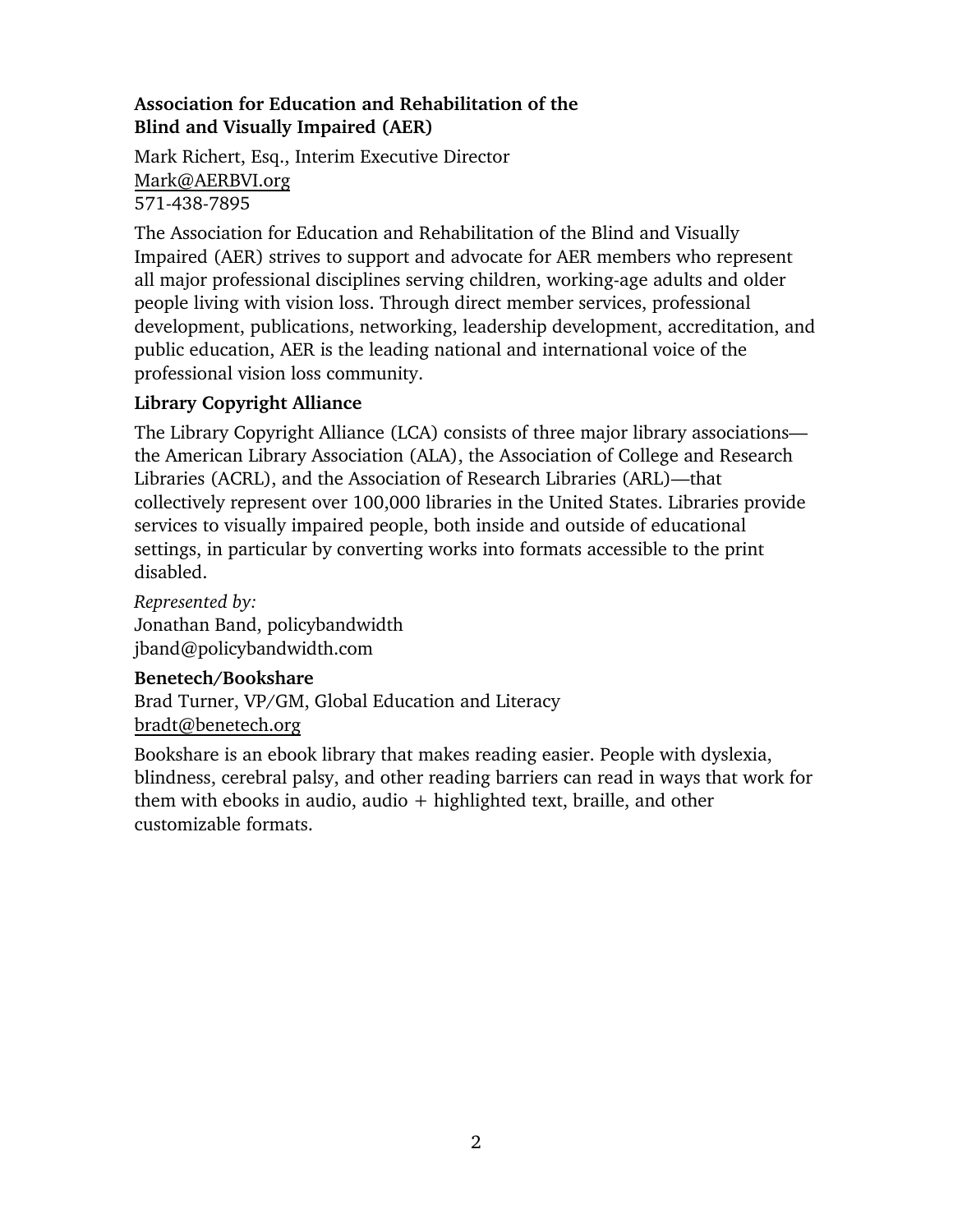## **HathiTrust**

Mike Furlough, Executive Director furlough@hathitrust.org

HathiTrust's Digital Library contains over 17 million books digitized from academic libraries. Through its Accessible Text Request Service, print disabled users in higher education institutions in the US and in Marrakesh Treaty nations may obtain DRMfree digital access to the text of any item in this collection, consistent with Section 121 of the Copyright Act.

# **Perkins Braille & Talking Book Library**

A Division of the Perkins School for the Blind Kim Charlson, Executive Director kim.charlson@perkins.org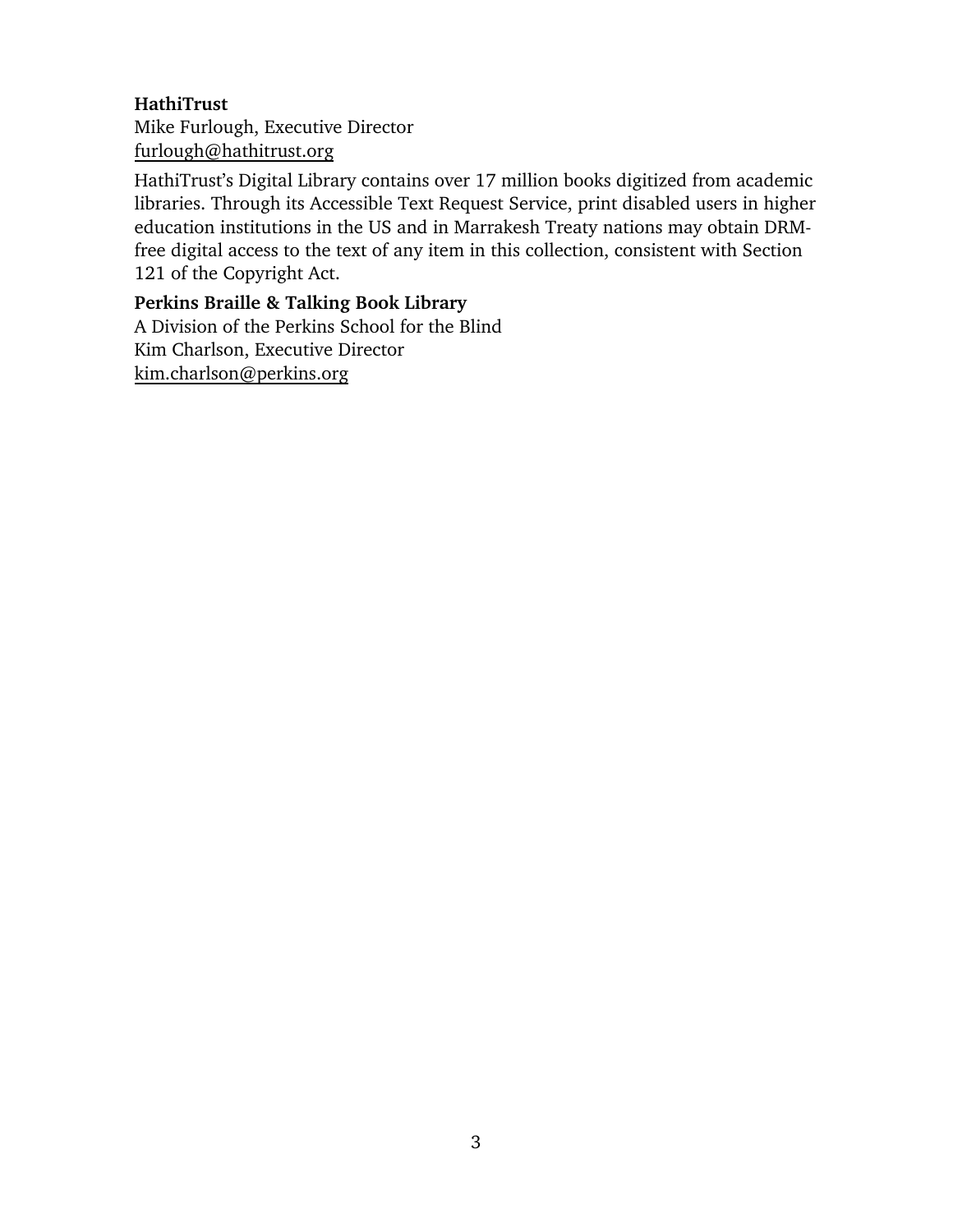# **Table of Contents**

|    |      | Item B. Proposed Class Addressed: Proposed Class 8: Literary Works-                                                                                                                                                        |
|----|------|----------------------------------------------------------------------------------------------------------------------------------------------------------------------------------------------------------------------------|
|    |      |                                                                                                                                                                                                                            |
|    |      | Item D. Technological Protection Measure(s) and Method(s) of                                                                                                                                                               |
|    |      | Item E. Asserted Adverse Effects on Noninfringing Uses 13                                                                                                                                                                  |
| 1. |      | The proposed class includes works protected by copyright 13                                                                                                                                                                |
| 2. |      | The statutory prohibition on circumventing access controls prevents the<br>remediation of literary works into accessible formats and leaves the United                                                                     |
|    | i.   | Because the MTIA's changes to the classes of disabilities covered and<br>the process by which persons are certified as eligible are not reflected<br>in the Personal Use Exemption, eligible persons will be denied access |
|    | ii.  | The MTIA's change to the scope of eligible works is not reflected in the                                                                                                                                                   |
|    | iii. | Importing and exporting previously circumvented and remediated<br>works under Section 121A arguably does not implicate Section 1201,<br>but if the Office disagrees it should adopt an Import/Export                       |
|    |      | iv. The current language of the exemption is discriminatory.  18                                                                                                                                                           |
| 3. |      | The uses entailed in the proposed modifications are noninfringing 19                                                                                                                                                       |
|    | i.   | Expanding the scope of eligible users in the Personal Use Exemption is                                                                                                                                                     |
|    | ii.  | Expanding the scope of eligible literary works under the Authorized<br>Entity Exemption is an inherently noninfringing use under the post-                                                                                 |
|    |      | iii. Uses under the Import/Export Exemption would be inherently                                                                                                                                                            |
|    |      | iv. Replacing "mainstream copy" with "inaccessible copy" in the Personal<br>Use Exemption does not affect the underlying, noninfringing use.  23                                                                           |
| 4. |      | Section 1201's statutory factors are in favor of granting the proposed                                                                                                                                                     |
|    | i.   | Granting the exemption will increase the availability of copyrighted<br>works for people who are blind, visually impaired, or print disabled 24                                                                            |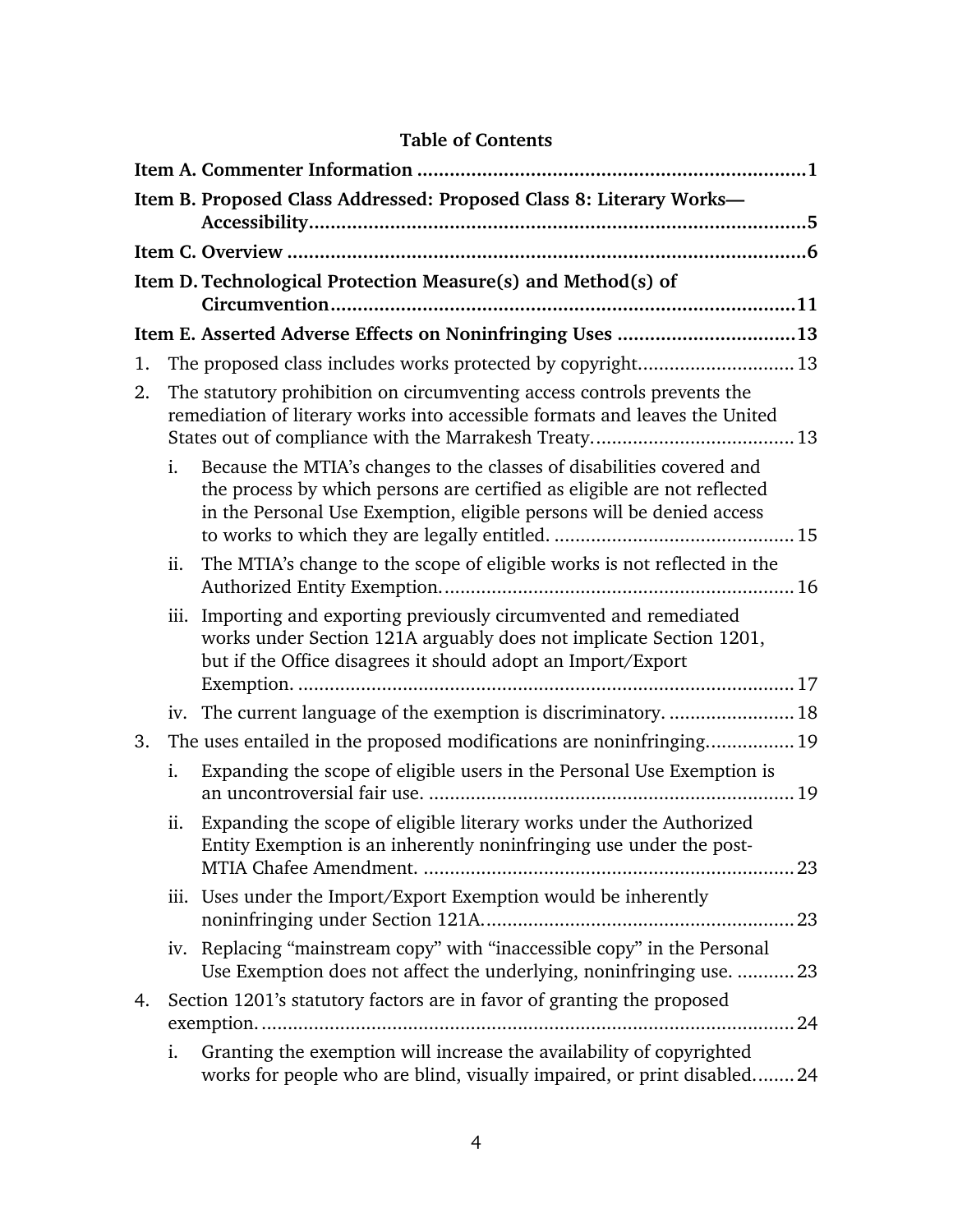|  | ii. Granting the exemption will increase the availability of e-books for                                                                    |  |
|--|---------------------------------------------------------------------------------------------------------------------------------------------|--|
|  | iii. Granting the proposed exemption will enable greater research,<br>commentary, criticism, reporting, and teaching of copyrighted works27 |  |
|  | iv. The proposed exemption will not negatively impact the market for or                                                                     |  |
|  | v. Disability law counsels in favor of recommending the exemption28                                                                         |  |
|  |                                                                                                                                             |  |
|  | 1. Examples of Books with TTS Disabled on Amazon's Kindle Store 29                                                                          |  |

## **Item B. Proposed Class Addressed: Proposed Class 8: Literary Works—Accessibility**

The Copyright Office initiated the eighth triennial rulemaking to consider exemptions from the anticircumvention provisions of the Digital Millennium Copyright Act (DMCA) on June 22, 2020 by issuing a Notice of Inquiry and Request for Petitions.<sup>1</sup> In response, the above-signed petitioners filed a petition to renew the current exemption for the use of assistive technologies with literary works distributed electronically by people with print disabilities on July 22, 2020<sup>2</sup> and then a petition to modify the exemption to comport with the Marrakesh Treaty Implementation Act on September 8, 2020. <sup>3</sup> On October 15, 2020, the Copyright Office issued a Notice of Proposed Rulemaking (NPRM) for this proceeding.<sup>4</sup> In the NPRM, the Office announced that it intended to renew the existing exemption<sup>5</sup> and sought comment on the proposed changes to the exemption.<sup>6</sup>

https://www.govinfo.gov/content/pkg/FR-2020-10-15/pdf/2020-22893.pdf .

<sup>&</sup>lt;sup>1</sup> Exemptions to Permit Circumvention of Access Controls on Copyrighted Works, 85 Fed. Reg. 37,399 (Jun. 22, 2020). https://www.govinfo.gov/content/pkg/FR-2020-06-22/pdf/2020-12911.pdf.

<sup>2</sup> Renewal Petition of ACB, et al. (July 22, 2020),

https://www.copyright.gov/1201/2021/petitions/renewal/Renewal%20Pet.%20- %20Assistive%20Technologies%20-%20ACB%20et%20al.pdf

<sup>3</sup> Modification Petition of ACB, et al. (Sept. 8, 2020), https://www.copyright.gov/1201/2021/petitions/proposed/New%20Pet.%20- %20American%20Council%20of%20the%20Blind%20et%20al.pdf.

<sup>4</sup> Exemptions to Permit Circumvention of Access Controls on Copyrighted Works, 85 Fed. Reg. 65,293 (Oct. 15, 2020) ("2020 NPRM")

<sup>5</sup> *Id.* at 65,298.

<sup>6</sup> *Id.* at 65,306.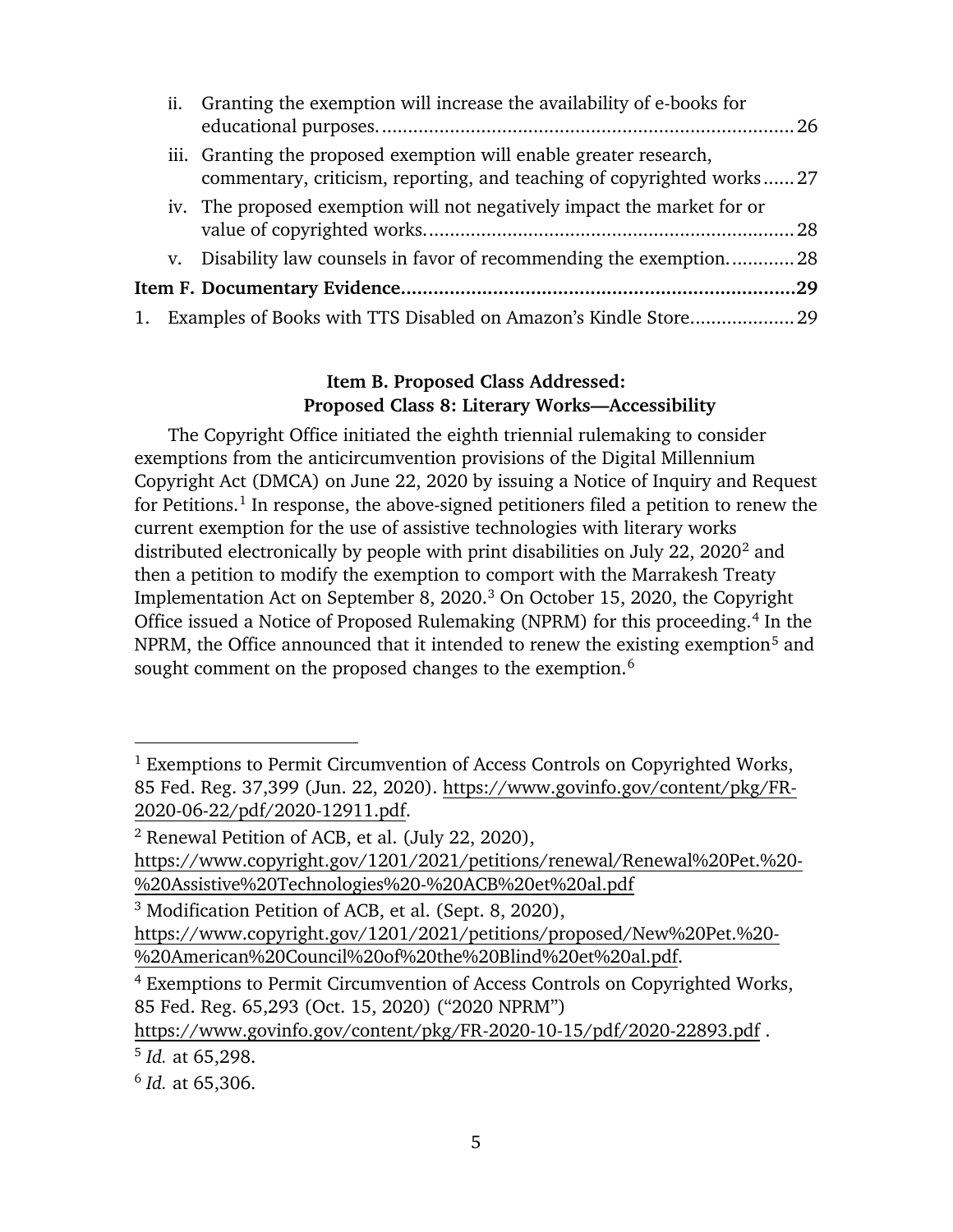#### **Item C. Overview**

The Copyright Office should recommend, and the Librarian should grant, an update to the wording and scope of the e-book accessibility exemption to track changes made by the Marrakesh Treaty Implementation Act ("MTIA"). <sup>7</sup> The MTIA made changes to the statutory scheme governing certain accessibility uses of literary works, and the exemption must be modified to reflect these changes.

Historically, the e-book accessibility exemption for authorized entities has incorporated both the wording and, in part of the exemption, the scope of the Chafee Amendment, codified at 17 U.S.C. § 121. The current regulatory language applies to uses of:

> [L]iterary works, distributed electronically, that are protected by technological measures that either prevent the enabling of read-aloud functionality or interfere with screen readers or other applications or assistive technologies:

> (i) When a copy of such a work is lawfully obtained by a blind or other person with a disability, as such a person is defined in 17 U.S.C. § 121; provided, however, that the rights owner is remunerated, as appropriate, for the price of the mainstream copy of the work as made available to the general public through customary channels, or;

> (ii) When such work is a nondramatic literary work, lawfully obtained and used by an authorized entity pursuant to  $17$  U.S.C.  $\S$   $121.^8$

The overall exemption is divided into two discrete exemptions for permissible circumvention: the **Personal Use Exemption** (Rule 201.40(b)(3)(i)) and the **Authorized Entities Exemption** (Rule 201.40(b)(3)(ii)). Under the Personal Use Exemption, people with disabilities covered by the Chafee Amendment may personally circumvent technological protection measures to remediate a copy of a literary work that they have lawfully obtained and remunerated the rightsholder for. The Authorized Entities Exemption allows authorized entities to circumvent technological protection measures to reproduce and distribute literary works to people with disabilities consistent with the terms of the Chafee Amendment.

In 2019, the United States deposited its instrument of ratification to join the Marrakesh Treaty to Facilitate Access to Published Works for Persons Who Are Blind, Visually Impaired, or Otherwise Print Disabled.9 In joining the Treaty, the

<sup>7</sup> Pub. L. No. 115-261, 132 Stat. 3667 (2018) ("MTIA").

<sup>8</sup> 37 C.F.R. § 201.40(b)(3).

<sup>9</sup> U.S. Mission to International Organizations in Geneva, *U.S. Deposits Instrument of Ratification to the Marrakesh Treaty* (Feb. 8, 2019),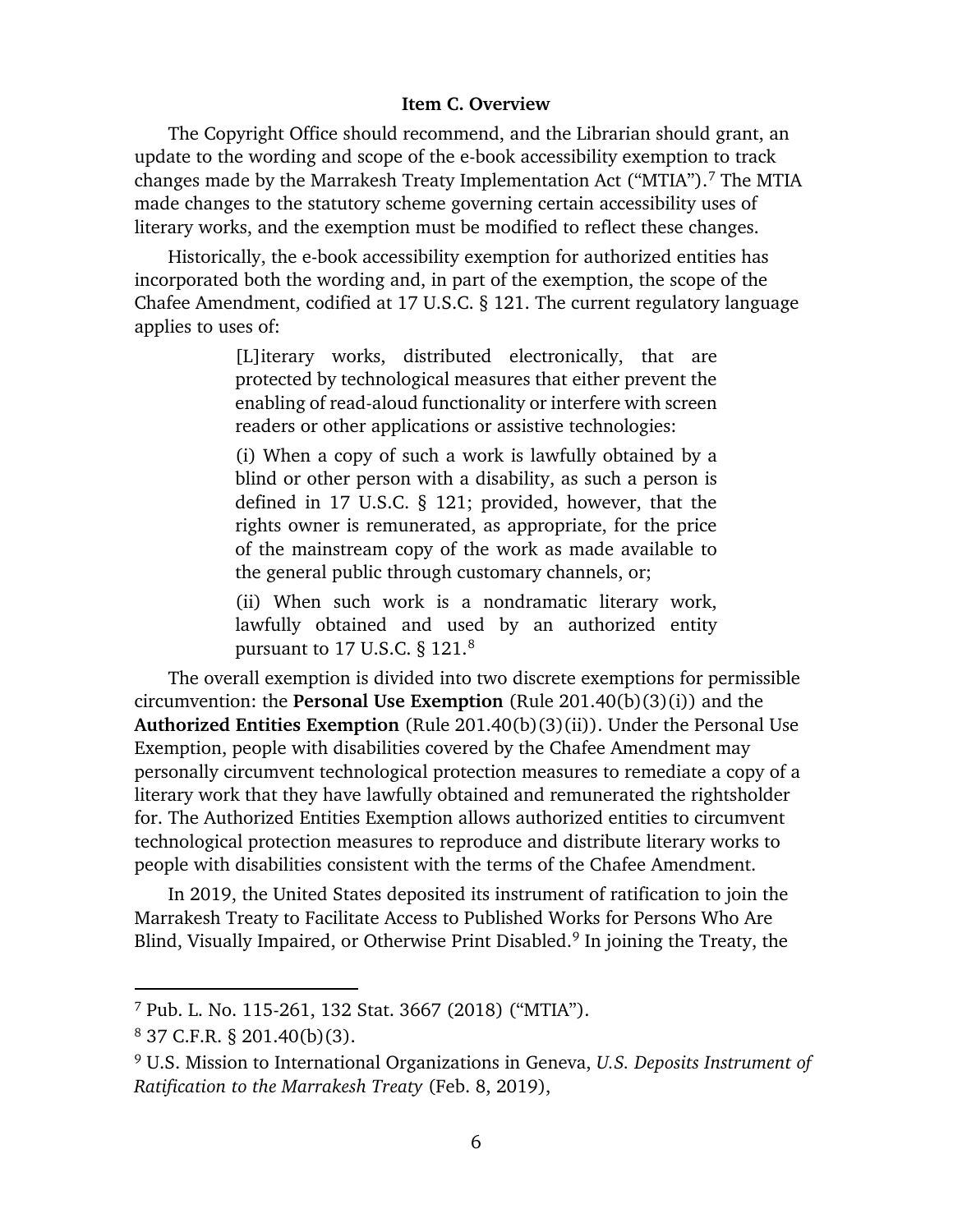United States committed to updating its copyright laws and regulations to be consistent with the mandates of the Treaty, and in service of that commitment updated the Chafee Amendment with the Marrakesh Treaty Implementation Act (MTIA).<sup>10</sup> As a result, the Chafee Amendment underwent several changes<sup>11</sup> and a new companion section of law, 17 U.S.C. § 121A, was established to govern the import and export of accessible works.<sup>12</sup>

Article 7 of the Marrakesh Treaty requires all parties to "take appropriate measures, as necessary, to ensure that when they provide adequate legal protection and effective legal remedies against the circumvention of effective technological measures, this legal protection does not prevent beneficiary persons from enjoying the limitations and exceptions provided for in this Treaty."13 To bring the U.S. into compliance with Article 7, the Library and Office must update the exemption to be consistent with the MTIA.

**Updating Pre-MTIA Chafee Terminology.** While many of the changes to the Chafee Amendment are already imported by reference into the existing exemption, there must be two straightforward changes to terms in the exemption terminology derived from the pre-MTIA version of the Chafee Amendment:

• **Expanding the Scope of Eligible Persons under the Personal Use Exemption.** First, the Personal Use Exemption must be updated to change the description of eligible users from ''blind or other person with a disability" to "eligible person." The MTIA expanded the scope of eligible beneficiaries of the Chafee Amendment by changing the term "blind or other persons with disabilities," defined by reference to a separate definition in the Pratt-Smoot Act, $14$  to cover any "eligible person," defined in a detailed tripartite test that includes people who are blind, people who are visually impaired, people with perceptual or reading disabilities, and

https://geneva.usmission.gov/2019/02/08/u-s-deposits-instruments-of-ratificationto-the-marrakesh-treaty/; *see also* WIPO, *United States of America Joins WIPO's Marrakesh Treaty as 50th Member In Major Advance for the Global Blind Community* (Feb. 8, 2019),

https://www.wipo.int/pressroom/en/articles/2019/article\_0002.html.

<sup>10</sup> *See generally* MTIA.

 $11$  MTIA § 2(a)(1).

 $12$  MTIA § 2(a)(2).

<sup>13</sup> Marrakesh Treaty to Facilitate Access to Published Works for Persons Who Are Blind, Visually Impaired or Otherwise Print Disabled art. 7 (June 27, 2013), https://www.wipo.int/treaties/en/ip/marrakesh/.

<sup>14</sup> 17 U.S.C. § 121(d)(2) (version effective Dec. 3, 2004 to October 8, 2018) (citing 2 U.S.C. 135a).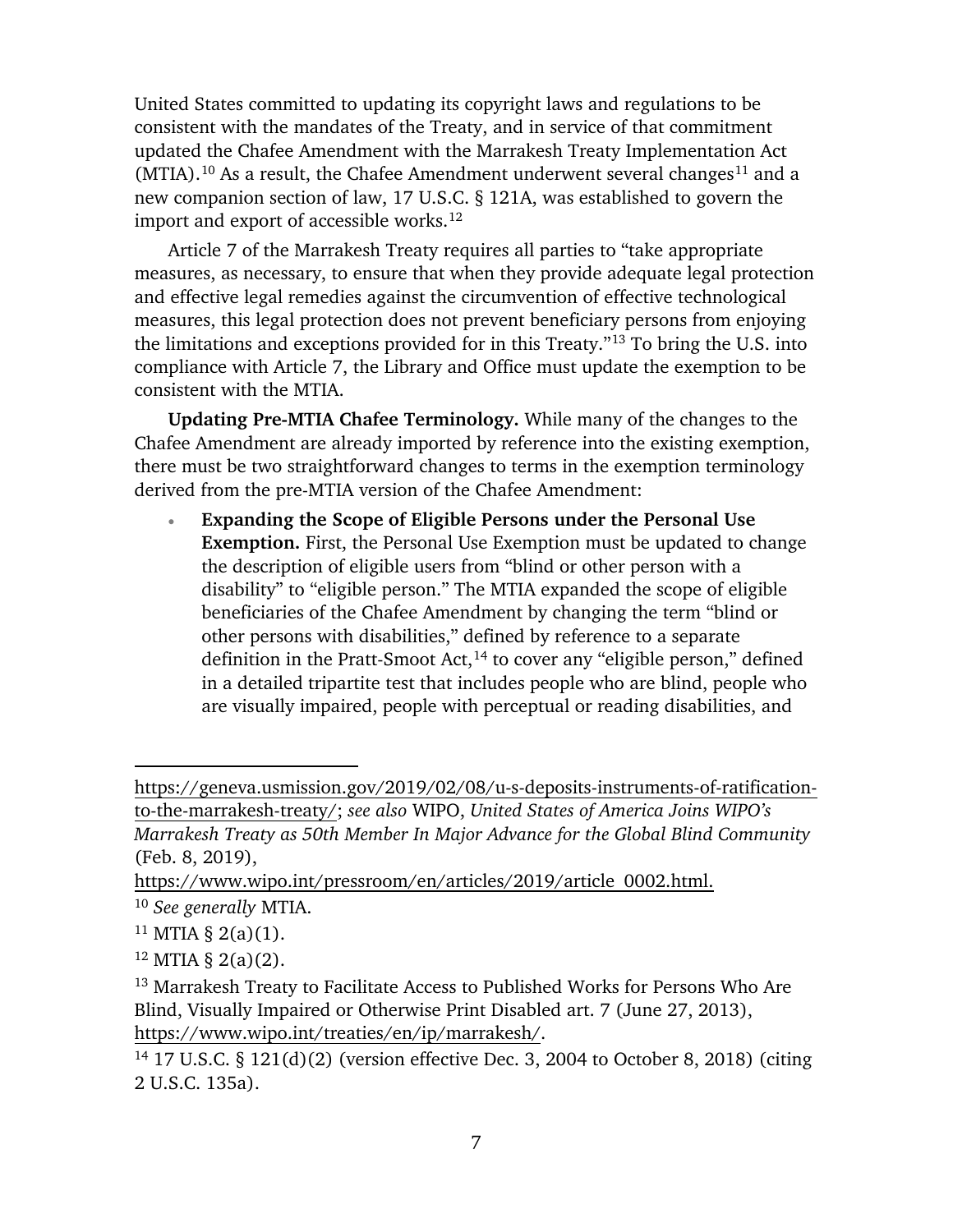people with physical disabilities that affect reading.15 The Personal Use Exemption must be expanded accordingly.

• **Expanding the Scope of Covered Copyrighted Works Under the Authorized Entity Exemption.** Second, the Authorized Entity Exemption must be updated to change the description of eligible works from "nondramatic literary work[s]" to all "literary work[s] and previously published musical work[s] that have been fixed in the form of text or notation." The MTIA expanded the scope of eligible works under the Chafee Amendment from only nondramatic literary works<sup>16</sup> to all literary works, and added eligibility for sheet music, tablature, and other musical works fixed in text or notation."17 The Authorized Entity Exemption must be updated accordingly.<sup>18</sup>

**Clarifying the Interplay Between Section 1201 and Section 121A.** In adopting Section 121A, Congress did not speak to the interplay, if any, between the new import/export provisions and Section 1201. In our view, the import and export of accessible copies of works consistent with Section 121A is sufficiently distinct and attenuated from any circumvention activity that it does not implicate Section 1201(a)(1)'s prohibition on circumvention—or, in the case of imports, similar laws in other countries. This is because Section 121A covers works that have already been remediated into accessible formats, and so any necessary circumvention entailed in the remediation would already be covered by the existing exemption and its proposed changes.

However, if the Library or the Office do not share this view, they must clarify the interplay between Section 1201 and Section 121A. Specifically, they must update the exemption to make clear that whatever circumvention is necessary for authorized entities to engage in noninfringing export under Section  $121A(a)^{19}$  and for authorized entities and eligible persons to engage in noninfringing import under Section  $121A(b)^{20}$  does not violate the anticircumvention provisions of Section  $1201(a)(1)$ .<sup>21</sup> To do so, the Library and the Office should add a new provision to subsection (ii) of the overarching e-book accessibility exemption—**the Import/Export Exemption**—that allows circumvention of literary works where:

- <sup>20</sup> 17 U.S.C. § 121A(b).
- $21$  17 U.S.C. § 1201(a)(1).

<sup>15</sup> *See* 17 U.S.C. § 121(a), (d)(3) (amended by MTIA § 2(a)(1)(A)(v) & (D)(v)).

<sup>16</sup> *See* 17 U.S.C. § 121(a) (version effective Dec. 3, 2004 to October 8, 2018).

<sup>17</sup> *See* 17 U.S.C. § 121(a) (amended by MTIA § 2(a)(1)(A)(ii)-(iii)).

<sup>&</sup>lt;sup>18</sup> These changes also require several minor conforming changes, including to the reference to "Literary works" in the overarching language of 37 C.F.R. § 201.40(b)(3), described *infra*, Item C.

<sup>19</sup> 17 U.S.C. § 121A(a).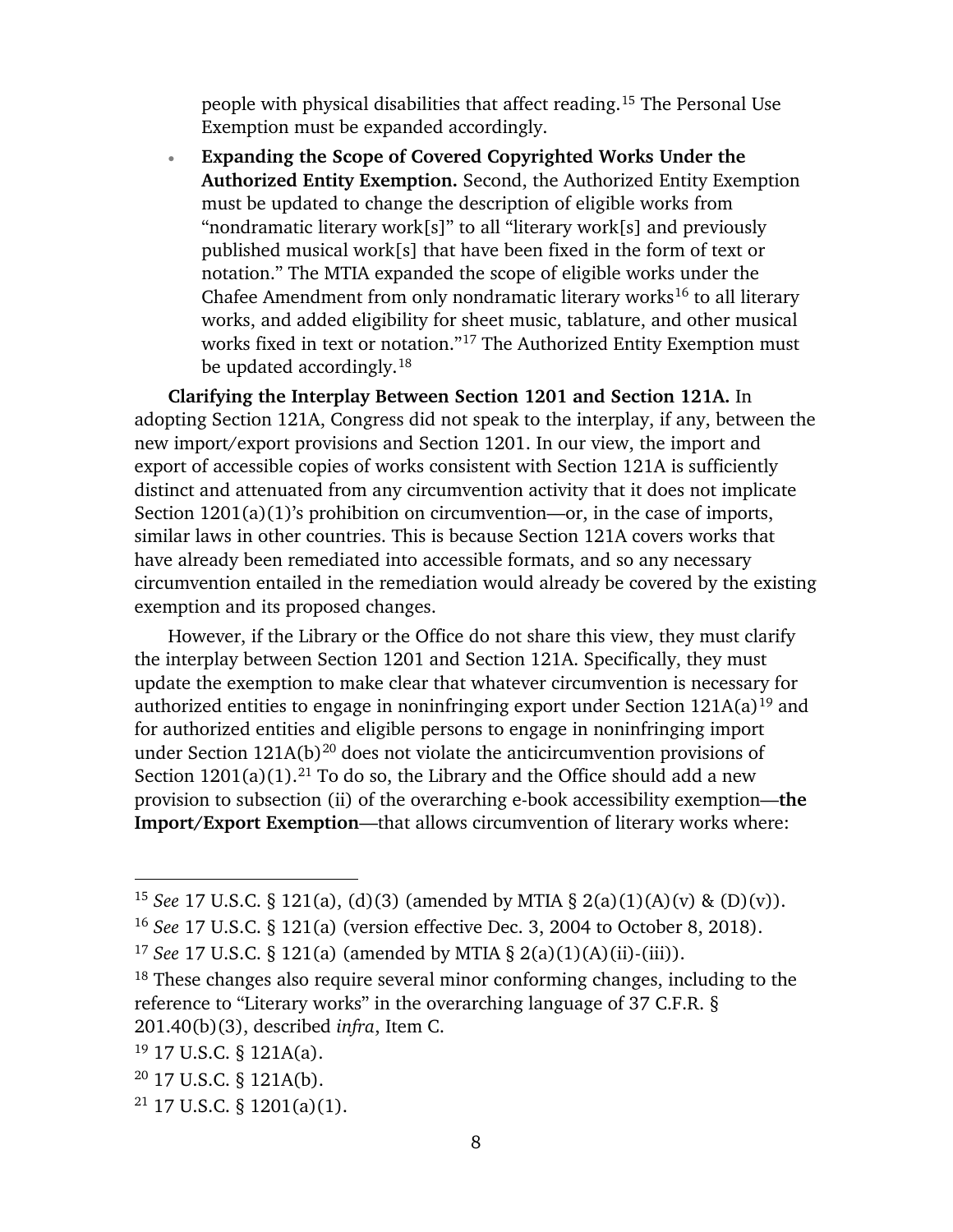An authorized entity, acting pursuant to 17 U.S.C. § 121A(a), exports copies or phonorecords of a previously published literary work or of a previously published musical work that has been fixed in the form of text or notation in accessible formats; or

An authorized entity or an eligible person, or someone acting on behalf of an eligible person, acting pursuant to 17 U.S.C. § 121A(b), imports copies or phonorecords of a previously published literary work or of a previously published musical work that has been fixed in the form of text or notation in accessible formats.

**Replacing Ableist Terminology.** Finally, the Library and the Office should replace the reference to "the price of the *mainstream* copy of the work" in the remuneration clause of the Personal Use Exemption with a more inclusive phrase such as "market price of an *inaccessible* copy." The conception of an inaccessible copy of a work as a "mainstream" copy is an ableist framing that implies accessible format copies are not "mainstream." While this is not a substantive change to the exemption, the Library and the Office should take the opportunity to make clear to the publishing industry, readers with print disabilities, and the public that accessible formats *should* be mainstream.

The final exemption, as proposed, with common language refactored into the umbrella language would read:

> [L]iterary works or previously published musical works that have been fixed in the form of text or notation, distributed electronically, that are protected by technological measures that either prevent the enabling of read-aloud functionality or interfere with screen readers or other applications or assistive technologies:

> (i) When a copy or phonorecord of such a work is lawfully obtained by an eligible person, as such a person is defined in 17 U.S.C. § 121; provided, however, that the rights owner is remunerated, as appropriate, for the market price of an inaccessible copy of the work as made available to the general public through customary channels;

> (ii) When such a work is lawfully obtained and used by an authorized entity pursuant to 17 U.S.C. § 121; [optionally] or

> (iii) When a copy or phonorecord of such a work is exported by an authorized entity pursuant to 17 U.S.C. § 121A(a) or is imported by an authorized entity or an eligible person, or someone acting on behalf of an eligible person, pursuant to 17 U.S.C. § 121A(b).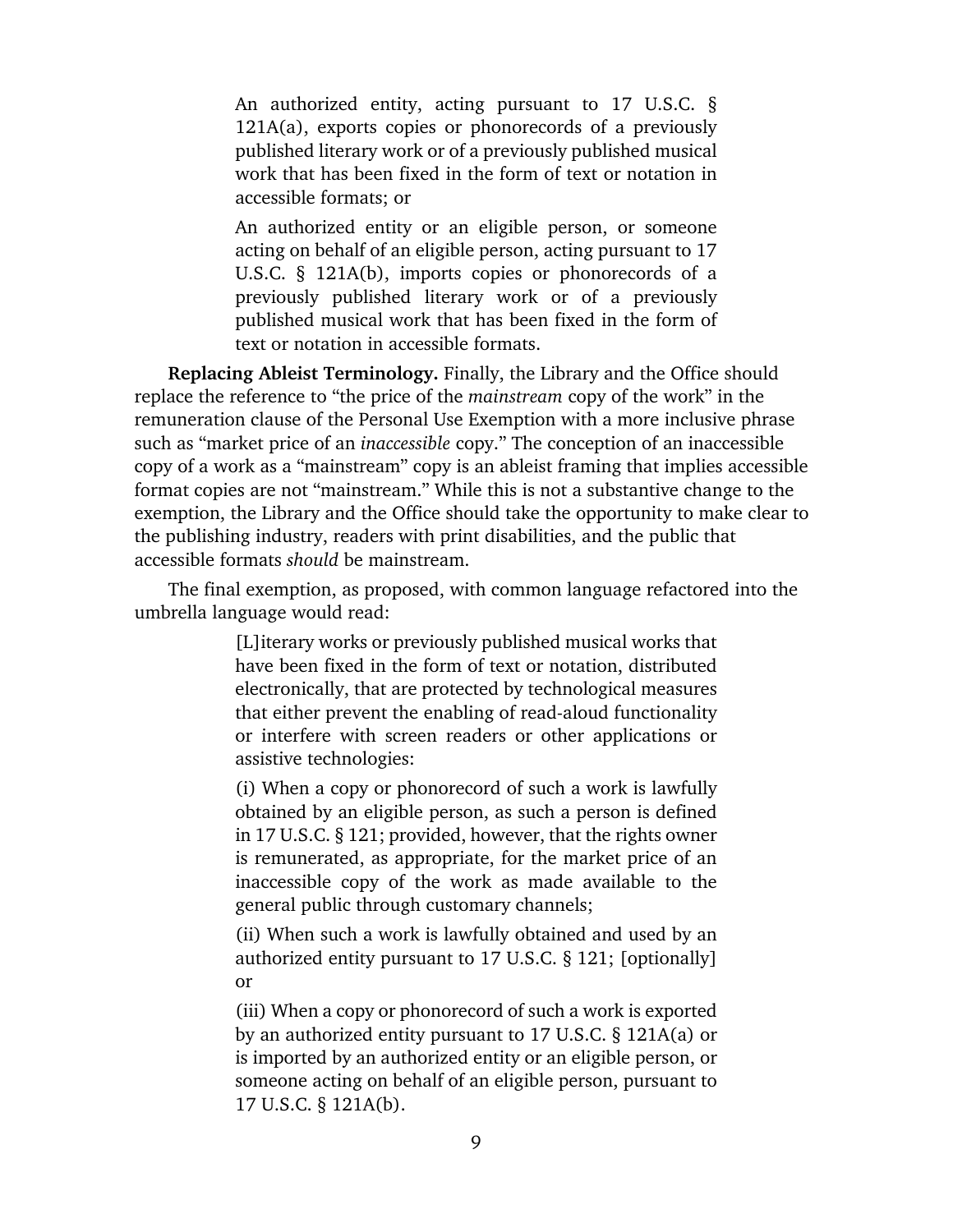In 2018, NTIA recommended considering adopting a "more structured" format for each individual exemption setting out the classes of works, the groups of beneficiaries, and the types of circumvention permitted $^{22}$ . According to NTIA, this approach would likely improve readability and might make it easier to manage requests to expand or modify existing exemptions in future rulemaking cycles.<sup>23</sup> Under this potential new framing of the exemptions, our proposed modifications would result in the following language:

*Class*: [L]iterary works or previously published musical works that have been fixed in the form of text or notation, distributed electronically

*Uses:*

- Personal Use: Enabling read-aloud functionality or screen readers or other applications or assistive technologies
- Authorized Entity: Use by an authorized entity pursuant to 17 U.S.C. § 121
- [optionally] Export: Exportation by an authorized entity pursuant to 17 U.S.C. § 121A(a)
- [optionally] Import: Importation by an authorized entity or an eligible person, or someone acting on behalf of an eligible person, pursuant to 17 U.S.C. § 121A(b).

*Limitations:*

 $\overline{a}$ 

• For Personal Use: the rights owner must be remunerated, as appropriate, for the market price of an inaccessible copy of the work as made available to the general public through customary channels.

<sup>&</sup>lt;sup>22</sup> Recommendations of the National Telecommunications and Information Administration to the Register of Copyrights at 4 ("2018 NTIA Recommendation"), https://www.ntia.doc.gov/files/ntia/publications/ntia\_dmca\_consultation\_092520 18.pdf. <sup>23</sup> *Id*.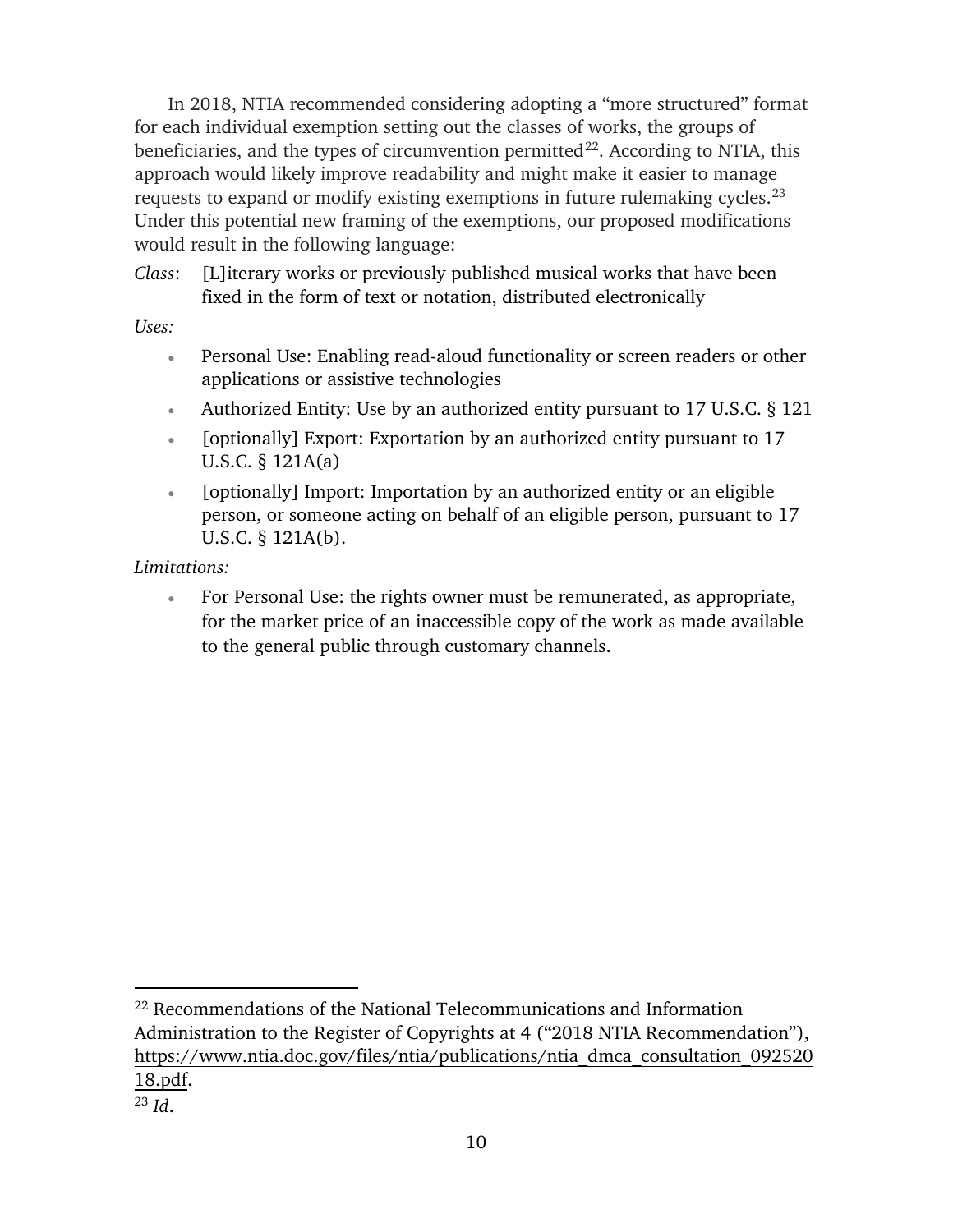#### **Item D. Technological Protection Measure(s) and Method(s) of Circumvention**

In the 2018 Recommendation's discussion of the continuing need for the exemption, the Acting Register acknowledged that technological protection measures (TPMs) "interfere with the use of assistive technologies such as screen readers and refreshable braille displays."24 Such interference persists today, restricting access to digital e-book files both by adding protections against unauthorized copying, and by forcing readers to use only particular devices or applications to access and use these files. The Register has effectively affirmed the ongoing problems posed by TPMs in this context by confirming her intention to recommend the renewal of the existing exemption.25

E-books purchased from Apple Books, Amazon's Kindle Store, Barnes & Noble, and the Kobo store all can contain restrictive TPMs (such as proprietary encrypted file formats) with the goals of controlling access to these digital files.<sup>26</sup> By adding these protection measures to e-book files, publishers and authors can significantly limit the accessibility of the file. TPMs such as these "can hinder interoperability between platforms, and prevent many assistive technologies from working," and can even render the contents of an e-book file "completely inaccessible."27 Even when a file has been provided in an apparently accessible format, the use of TPMs can still interfere with the functionality of assistive technology by affirmatively disabling the "text-to-speech" capabilities of the file.<sup>28</sup>

<sup>28</sup> *Id*.

<sup>24</sup> Recommendation of the Acting Register of Copyrights at 22 (Oct. 2018) ("2018 Recommendation"),

https://cdn.loc.gov/copyright/1201/2018/2018 Section 1201 Acting Registers R ecommendation.pdf.

<sup>25</sup> 2020 NPRM, 85 Fed. Reg. at 65,289.

<sup>26</sup> *See* Apple, *Copyright and Digital Rights Management (DRM)*, https://itunespartner.apple.com/books/articles/copyright-and-digital-rightsmanagement-drm-2735 (last visited Dec. 13, 2020); Amazon, *Kindle Direct Publishing User Guide*, Topic 10

https://kdp.amazon.com/en\_US/help/topic/G202187860 (last visited Dec. 13, 2020); Barnes & Noble, *About DRM*,

https://help.barnesandnoble.com/app/answers/detail/a\_id/683/~/about-drm (last visited Dec. 13, 2020); Kobo, *What is Digital Rights Management*, https://help.kobo.com/hc/en-us/articles/360017814074-Add-eBooks-with-Adobe-Digital-Editions (last visited Dec. 13, 2020).

<sup>27</sup> Sarah Hilderley, *Accessible Publishing Best Practice Guidelines for Publishers*, https://www.accessiblebooksconsortium.org/publishing/en/accessible\_best\_practic e\_guidelines\_for\_publishers.html (last visited Dec. 13, 2020).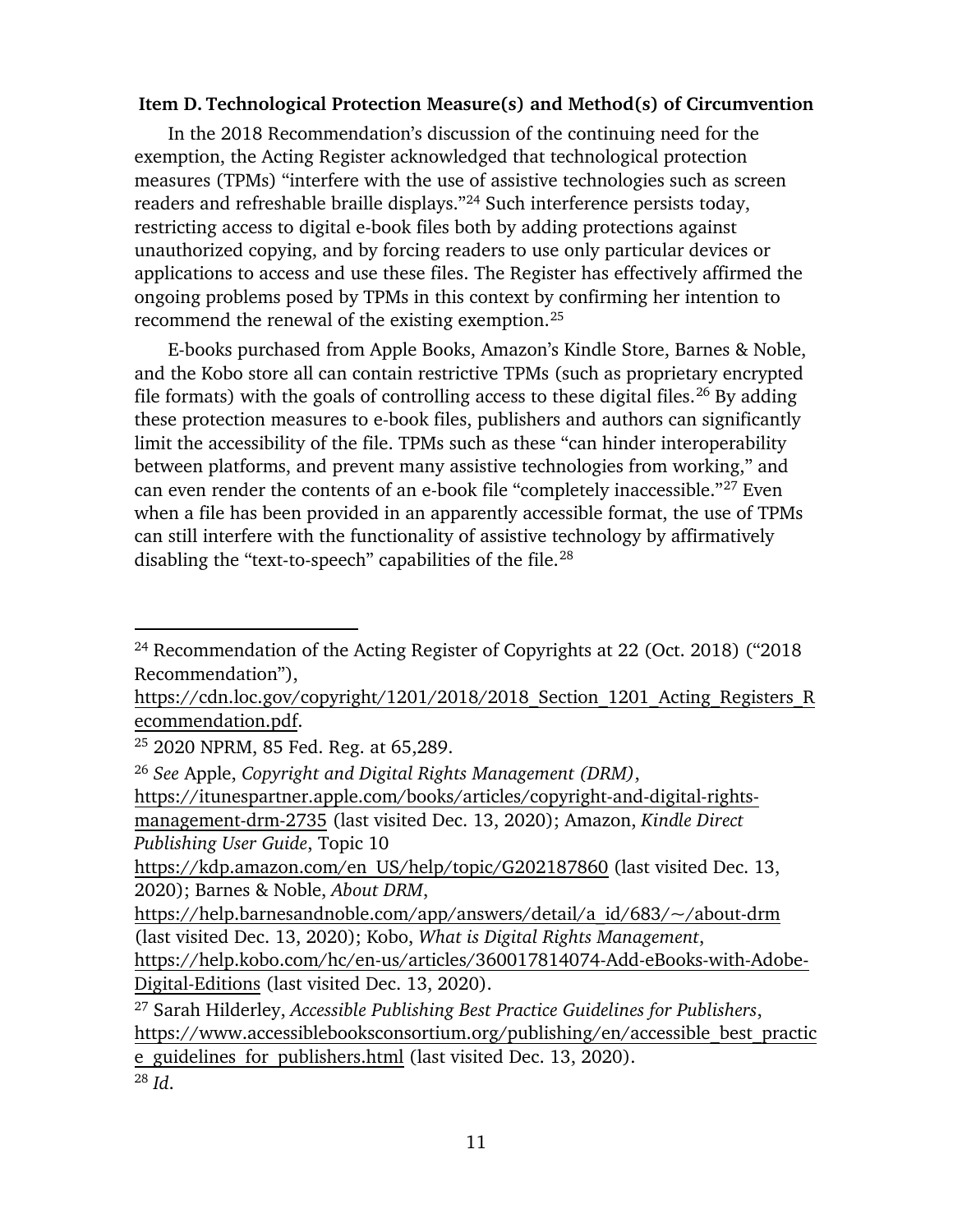TPMs can also be used to lock an e-book file into a particular ecosystem of devices or applications. For example, e-books purchased from the Apple Books store can only be read on Apple products (e.g., Apple iPads, iPhones, and Mac computers).29 This kind of restriction remains harmful to accessibility because, as NTIA has explained, "[r]equiring visually impaired Americans to invest hundreds of dollars in an additional device (or even multiple additional devices), particularly when an already-owned device is technically capable of rendering literary works accessible, is not a reasonable alternative to circumvention."30 Therefore, if a fully accessible version of an e-book is only available on a platform not owned by the prospective user who is blind, visually impaired, or print disabled, then that e-book is still inaccessible.

TPMs are also used for sheet music. For example, Musicnotes, a leading provider of sheet music for piano, guitar, voice, woodwinds, brass, and strings, requires downloads to be accessed in Musicnotes' proprietary applications for mobile and desktop operating systems.<sup>31</sup> At least some of these applications appear to have significant accessibility problems.<sup>32</sup> Moreover, debate about the merits of a standardized format such as MusicXML and/or BMML (Braille MusicXML) is ongoing, <sup>33</sup> and the adoption of such a format may be further complicated by the fact that publishers often release files in formats that can inhibit the creation of braille copies. In the process of creating braille music, for example, the format of the file on which the braille music is based can have a significant impact on how effective the conversion process will be overall.<sup>34</sup> The ability to manipulate the original input file to best assist in the remediation of sheet music into an accessible format can not only speed up the process of remediation itself, but can increase the quality of the accessible material significantly.35

(within Music Braille Production in 2018 §§ 1-2,

<sup>29</sup> *See* Apple, *Read books and more with Apple Books*, https://support.apple.com/enus/HT201478 (last visited Dec. 13, 2020).

<sup>30</sup> NTIA Letter to the Register of Copyrights, (Sept. 21, 2012),

http://copyright.gov/1201/2012/2012\_NTIA\_Letter.pdf.

<sup>31</sup> Musicnotes, *About Us*, https://www.musicnotes.com/about/.

 $32$  For example, the Musicnotes application for the Mac does not appear to properly interface with Apple's VoiceOver technology, so no content is read aloud when a piece of sheet music is loaded.

<sup>33</sup> *See generally* The Daisy Consortium, *Music Braille—Latest Developments*, https://daisy.org/activities/projects/music-braille/latest-developments/

https://dl.daisy.org/projects/DAISY\_Music\_Braille\_Research\_Report\_Phase2- FINAL.docx (Microsoft Word .docx)).

<sup>34</sup> *Id.*

<sup>35</sup> *Id.*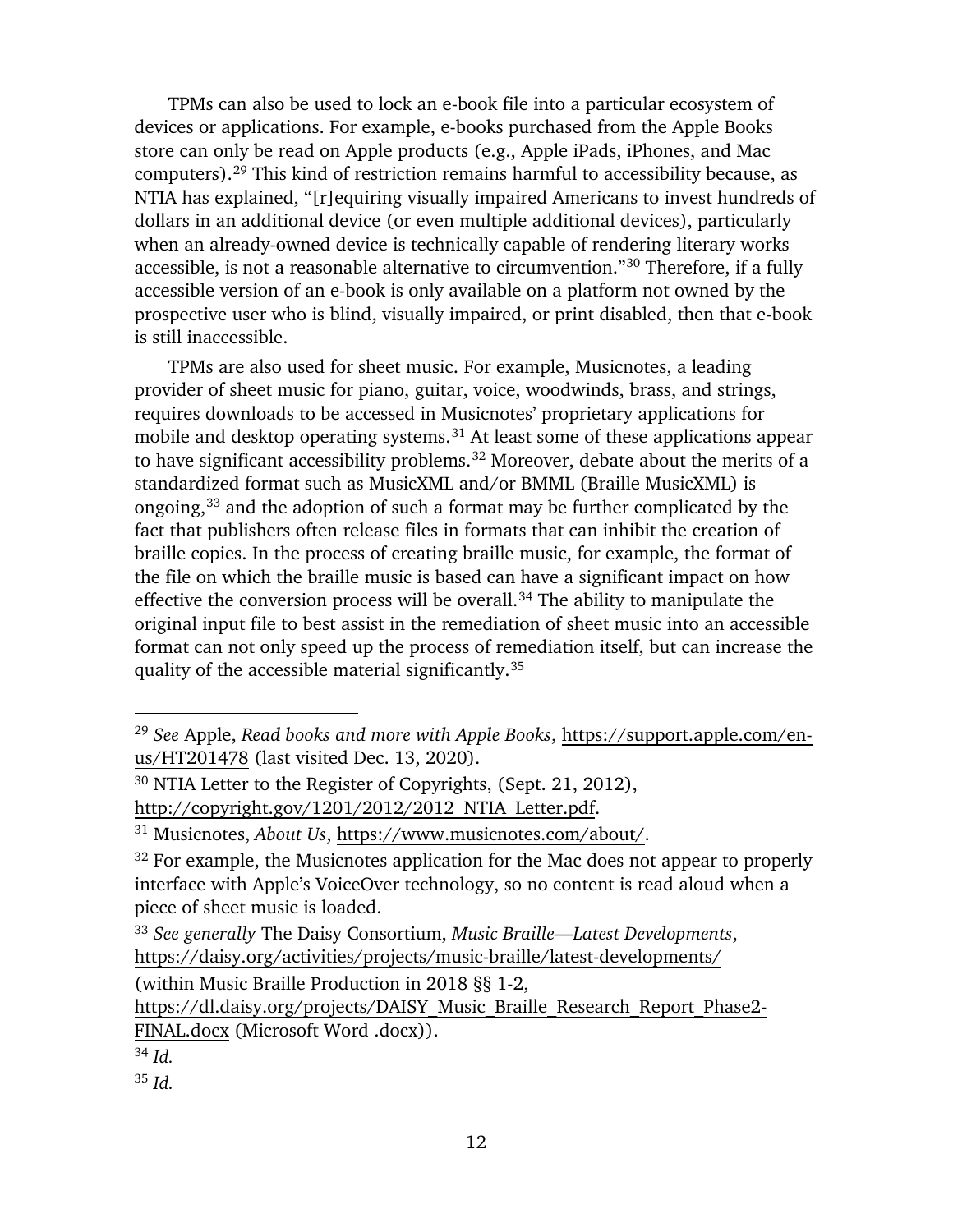#### **Item E. Asserted Adverse Effects on Noninfringing Uses**

The NPRM encourages commenters to focus on the following elements to demonstrate that proposed modifications to existing exemptions satisfy the requirements for the exemption to be granted under Section 1201:

- 1. The proposed class includes at least some works protected by copyright;
- 2. Users are adversely affected in their ability to make noninfringing uses, and users are likely to be adversely affected in their ability to make such noninfringing uses during the next three years;
- 3. The statutory prohibition on circumventing access controls is the cause of the adverse effects;
- 4. The uses at issue are noninfringing under Title 17; and
- 5. Section  $1201(a)(1)(C)$ 's five statutory factors.<sup>36</sup>
- **1. The proposed class includes works protected by copyright.**

The proposed exemption would cover all literary works and previously published musical works that have been fixed in the form of text or notation.37 Both literary works and musical works are expressly recognized as categories of copyrightable subject matter under 17 U.S.C.  $\S$  102(a), <sup>38</sup> and as such the proposed class necessarily includes protected works. The Acting Register also affirmed this conclusion with respect to nondramatic literary works in 2018,39 and the Register did so again by announcing her intent to renew the exemption in the 2020 NPRM.40

## **2. The statutory prohibition on circumventing access controls prevents the remediation of literary works into accessible formats and leaves the United States out of compliance with the Marrakesh Treaty.**

Without expanding the bounds of the existing exception to mirror the provisions of Section 121 as amended by the MTIA, people with print disabilities will be faced with a significant adverse effect: they will continue to be denied the human rights guaranteed to them under the Marrakesh Treaty.

Circumventing TPMs is often the only means available to people who are blind, visually impaired, or print disabled to access e-books, e-textbooks, and other digitally distributed literary works. Absent Section 1201's prohibition of circumvention of TPMs,<sup>41</sup> eligible persons and entities would be allowed access to

<sup>36</sup> 2020 NPRM, 85 Fed. Reg. at 65,294.

<sup>37</sup> See discussion *supra*, Item C.

<sup>38</sup> 17 U.S.C. § 102(a)(1) & (2).

<sup>39</sup> 2018 Recommendation at 22.

<sup>40</sup> 2020 NPRM, 85 Fed. Reg. at 65,289.

 $41$  17 U.S.C. § 1201(a)(1)(A).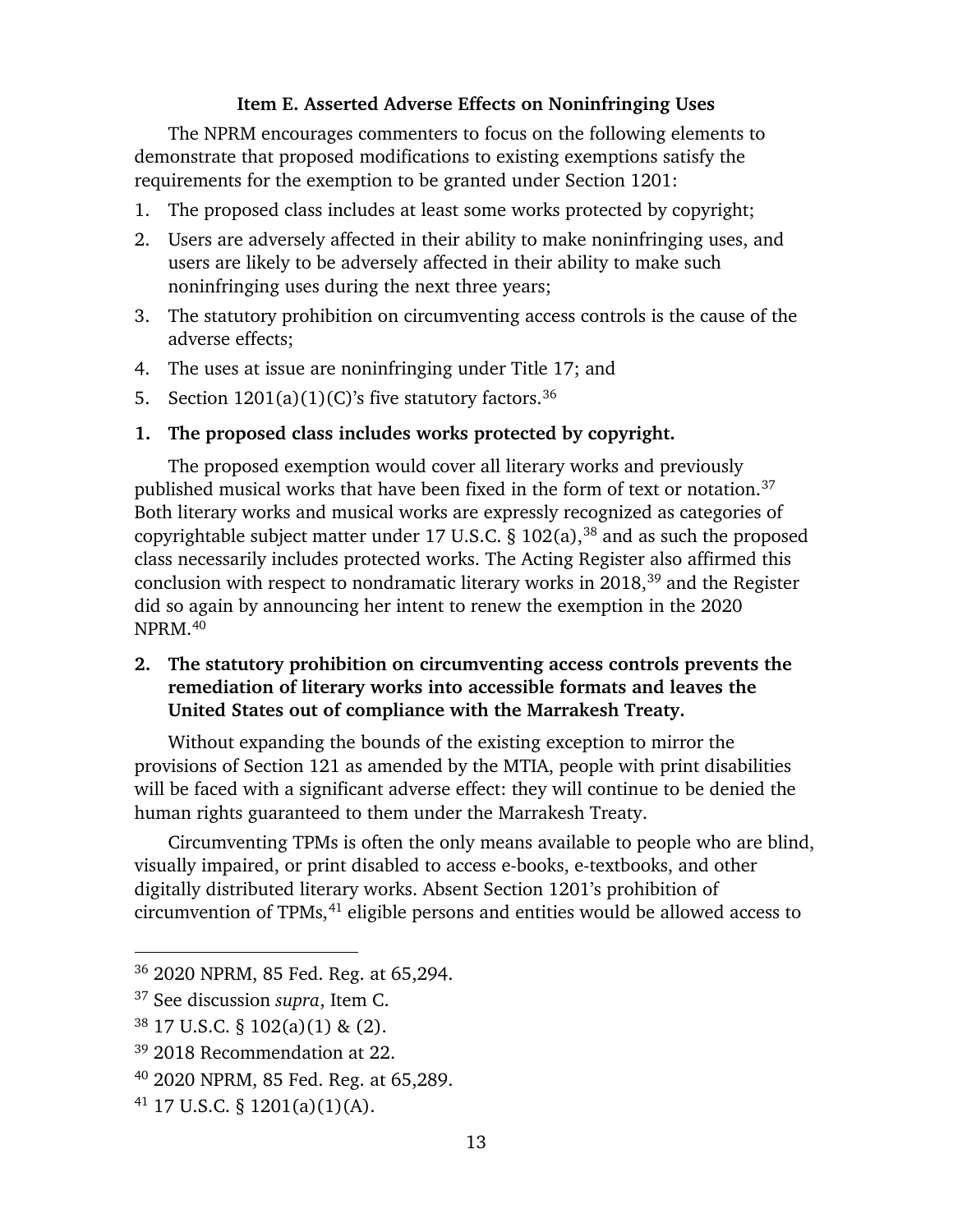noninfringing accessible versions of these copyrighted works. Under this prohibition, eligible persons and entities cannot engage in the sort of circumvention required to interact with these works in an accessible format. The prohibition of circumvention given in Section 1201 is the cause of these adverse effects. The Office explicitly acknowledged these adverse effects in the 2020 NPRM, noting that "[t]he petitions demonstrated the continuing need and justification for the exemption, stating that individuals who are blind, visually impaired, or print disabled are significantly disadvantaged with respect to obtaining accessible e-book content because TPMs interfere with the use of assistive technologies."42

The Marrakesh Treaty also directly addresses the issue of TPM circumvention. Specifically, Article 7 requires all parties to "take appropriate measures, as necessary, to ensure that when they provide adequate legal protection and effective legal remedies against the circumvention of effective technological measures, this legal protection does not prevent beneficiary persons from enjoying the limitations and exceptions provided for in this Treaty."43 In joining the Marrakesh Treaty, the United States committed to updating its copyright laws and regulations to be consistent with the mandates of the Treaty.44

In service of that commitment, the United States adopted the MTIA. <sup>45</sup> The MTIA made three significant changes relevant to the exemption which are not currently reflected in the exemption itself. <sup>46</sup> Each change is a positive expansion of the rights available to eligible persons and authorized entities, and the mismatch between the provisions of the MTIA and the current exemption directly causes adverse effects in the absence of an update to the exemption. The provisions of the MTIA:

- Meaningfully expand the classes of disabilities covered by the Chafee Amendment and change how eligibility is ascertained;
- Broaden the scope of works which may be provided to eligible persons by authorized entities; and
- Make significant changes to how accessible copies of relevant works may be imported and/or exported by authorized entities and eligible persons.

The adverse effects of the disparity between the MTIA's changes and the existing exemption in each of these areas are discussed in turn below.

<sup>42</sup> *See* 2020 NPRM, 85 Fed. Reg. at 65,298.

<sup>43</sup> Marrakesh Treaty art. 7.

<sup>44</sup> *See* Marrakesh Treaty art. 16.

<sup>45</sup> *See generally* MTIA.

<sup>46</sup> See discussion *supra*, Item C.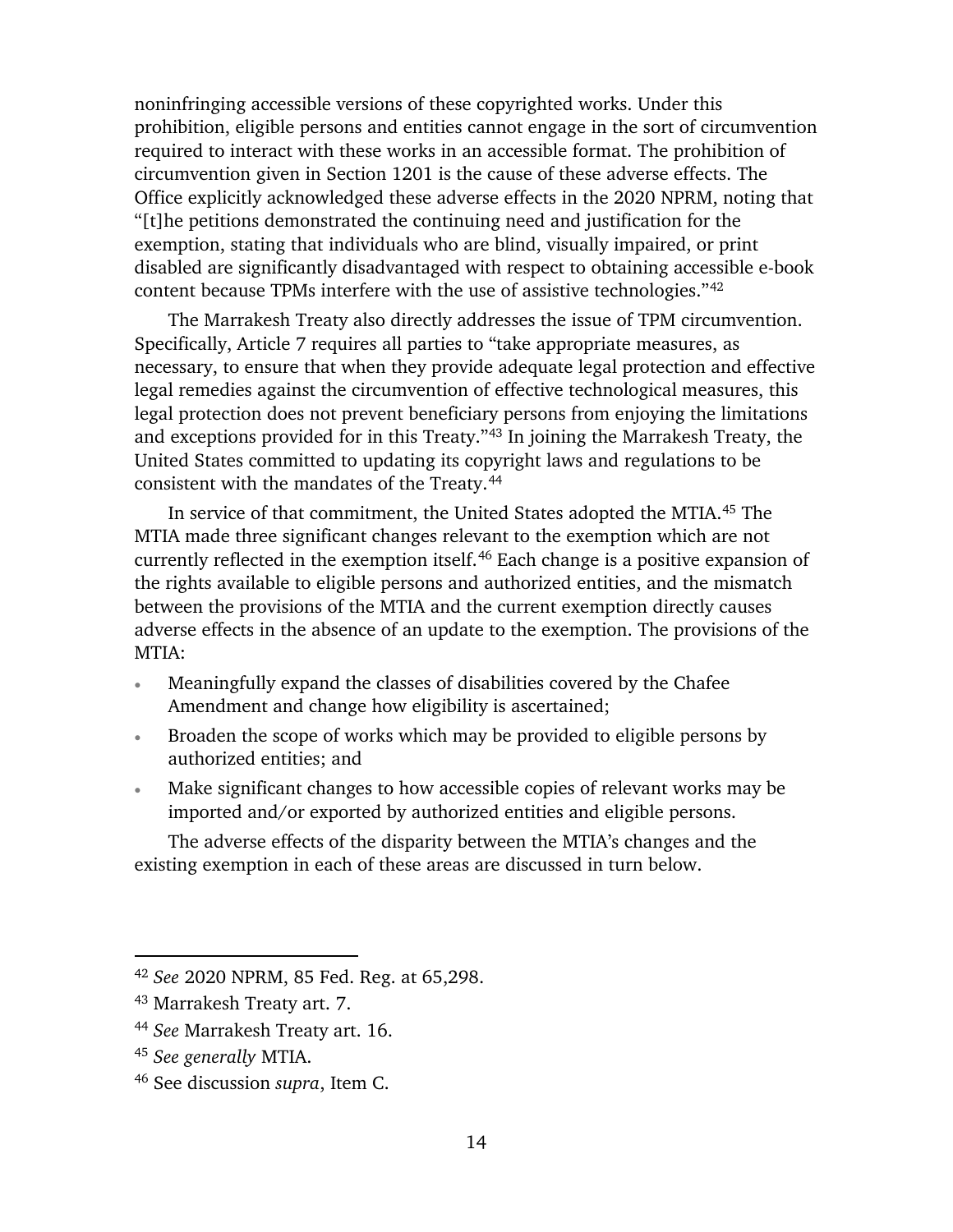**i. Because the MTIA's changes to the classes of disabilities covered and the process by which persons are certified as eligible are not reflected in the Personal Use Exemption, eligible persons will be denied access to works to which they are legally entitled.**

The current language of the Personal Use Exemption specifies that it applies to copies of works "lawfully obtained by a blind or other person with a disability, as such a person is defined in 17 U.S.C § 121."<sup>47</sup> Chafee previously provided that "a blind or other person with a disability" referred to "individuals who are eligible or who may qualify in accordance with the Act entitled 'An Act to provide books for the adult blind' approved March 3, 1931 to receive books and other publications produced in specialized formats."48 Before its language was amended, this 1931 Act, also known as the Pratt-Smoot Act, provided for the distribution of accessible works to "blind and to other physically handicapped readers certified by competent authority as unable to read normal printed material as a result of physical limitations."49

Following the updates under the MTIA, Section 121 no longer uses the term "blind or other person with a disability" and instead uses the term "eligible persons" to describe those who are covered under the statute.<sup>50</sup> As a result, the current exemption points to a definition that no longer exists in the current law.

There are two consequences of this change. First, broader classes of disabilities have been substituted for the limiting previous standard of "blind or other physically handicapped readers . . . unable to read normal printed material as a result of physical limitations."51 In addition to covering people who are blind, 52 Section 121 now covers visual impairments or perceptual or reading disabilities, <sup>53</sup> as well as physical disabilities that affect the ability to manipulate a book or focus or move the eyes.<sup>54</sup>

- $52$  17 U.S.C. § 121(d)(3)(A).
- <sup>53</sup> 17 U.S.C. § 121(d)(3)(B)
- <sup>54</sup> 17 U.S.C. § 121(d)(3)(C).

 $47$  37 C.F.R. § 201.40(b)(3)(i).

<sup>48</sup> 17 U.S.C. § 121(d)(2) (version effective Dec. 3, 2004 to October 8, 2018) (citing 2 U.S.C. 135a).

<sup>49</sup> 2 U.S.C. § 135a (version effective July 29, 2016 to December 19, 2019).

<sup>50</sup> *See* 17 U.S.C. § 121(a) & (d)(3) (amended by MTIA § 2(a)(1)(A)(v) & (D)(v)). The corresponding definition of "eligible person" in the Pratt-Smoot Act has been updated to point to the new definition in the post-MTIA version of Chafee. *See* 2 U.S.C. § 135a(g)(1) (amended by Pub. L. 116-94 § 1403(a), 113 Stat. 3206, (2019)).

<sup>51</sup> *See* 2 U.S.C. § 135a (version effective July 29, 2016 to December 19, 2019).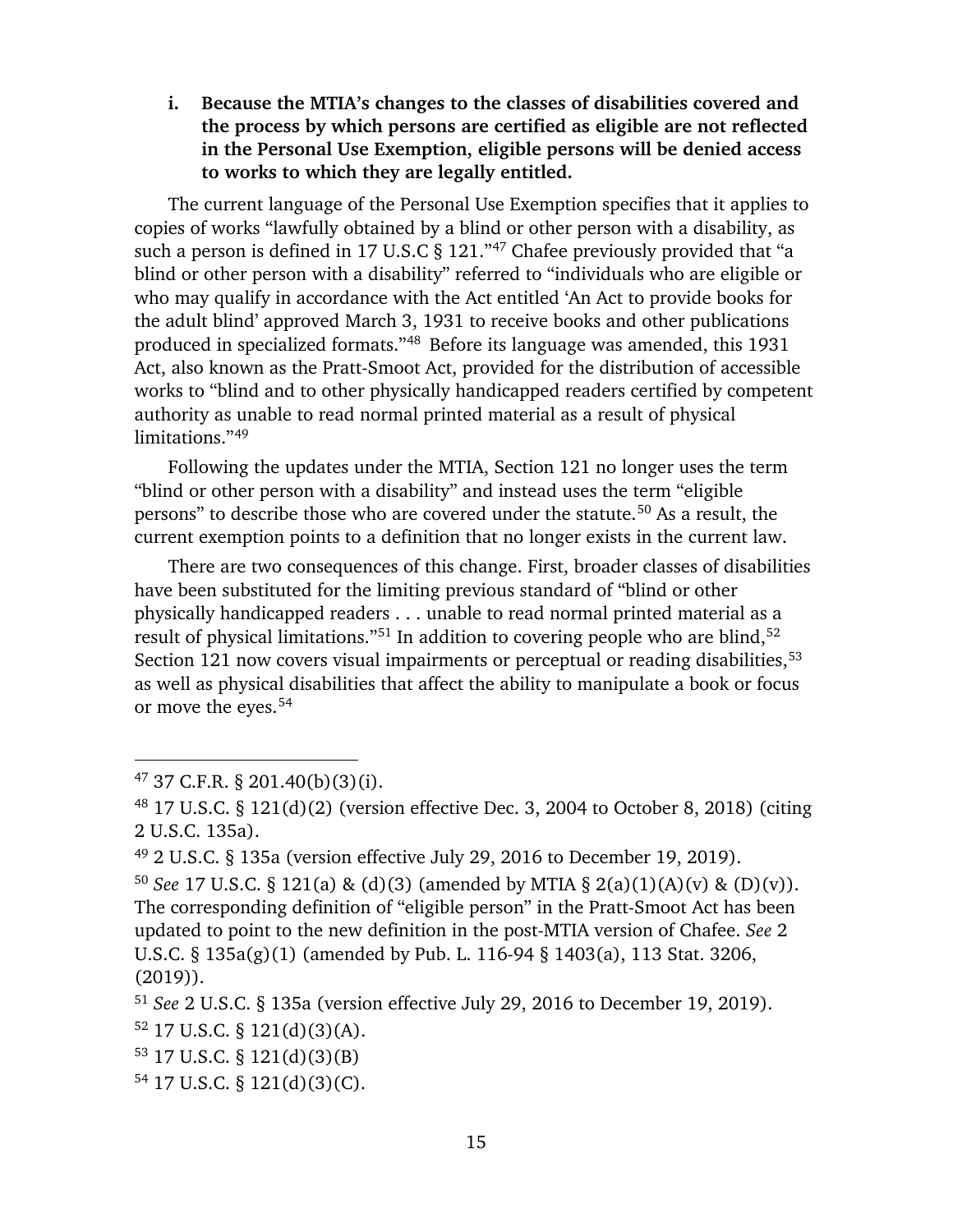Second, the former requirement under Pratt-Smoot that the would-be recipients of accessible materials needed to acquire authoritative certification that they are unable to read "normal" printed material<sup>55</sup> is no longer incorporated by reference into Section 121.56 Subsequent legislation updated the text of Pratt-Smoot to instead use the definition of "eligible persons" now given under Section 121. <sup>57</sup> Under this new standard given by Section 121, people with print disabilities are no longer required to have their status "certified by competent authority as unable to read normal printed material as a result of physical limitation," as was required under the pre-MTIA interaction between the Chafee Amendment and the Pratt-Smoot Act.58

In other words, people with print disabilities are no longer required to receive certification of their disability from a "competent authority" because there is now no certification requirement at all.<sup>59</sup> The new Section 121 standard of "eligible persons" is therefore more expansive, allowing self-certification in which people are given leeway to determine for themselves whether they need the accessible materials provided for in the statute.<sup>60</sup>

Neither the removal of the burdensome certification requirement nor Section 121's updated scheme for who may make use of accessible copies of literary works is reflected in the language of the current exemption. This disparity between the current exemption and the updated language of Section 121 effectively denies access to accessible copies of eligible works to those whose disabilities are now recognized under the new statutory language, as well as to those who may have been deterred from seeking accessible materials by the burden of the certification requirement. Without bringing the exemption in line with the more expansive standards and processes provided by the MTIA, eligible—in some cases, *newly*  eligible—people with print disabilities will be denied the legal access to accessible materials to which they are entitled.

#### **ii. The MTIA's change to the scope of eligible works is not reflected in the Authorized Entity Exemption.**

Similarly, Section 1201(a)(1)'s prohibition on circumvention now stands as an impediment to access for people with print disabilities to previously unavailable

<sup>55</sup> 2 U.S.C. § 135a (version effective July 29, 2016 to December 19, 2019).

<sup>56</sup> *See* 17 U.S.C. § 121(d)(3).

<sup>57</sup> *See* 2 U.S.C. § 135a(g)(1) (amended by Pub. L. 116-94 § 1403(a)).

<sup>58</sup> *See* 17 U.S.C. § 121(d)(2) (version effective Dec. 3, 2004 to October 8, 2018) (citing 2 U.S.C. 135a); 2 U.S.C. § 135a (version effective July 29, 2016 to December 19, 2019).

<sup>59</sup> *See* 17 U.S.C. § 121(d)(3).

<sup>60</sup> *See id.*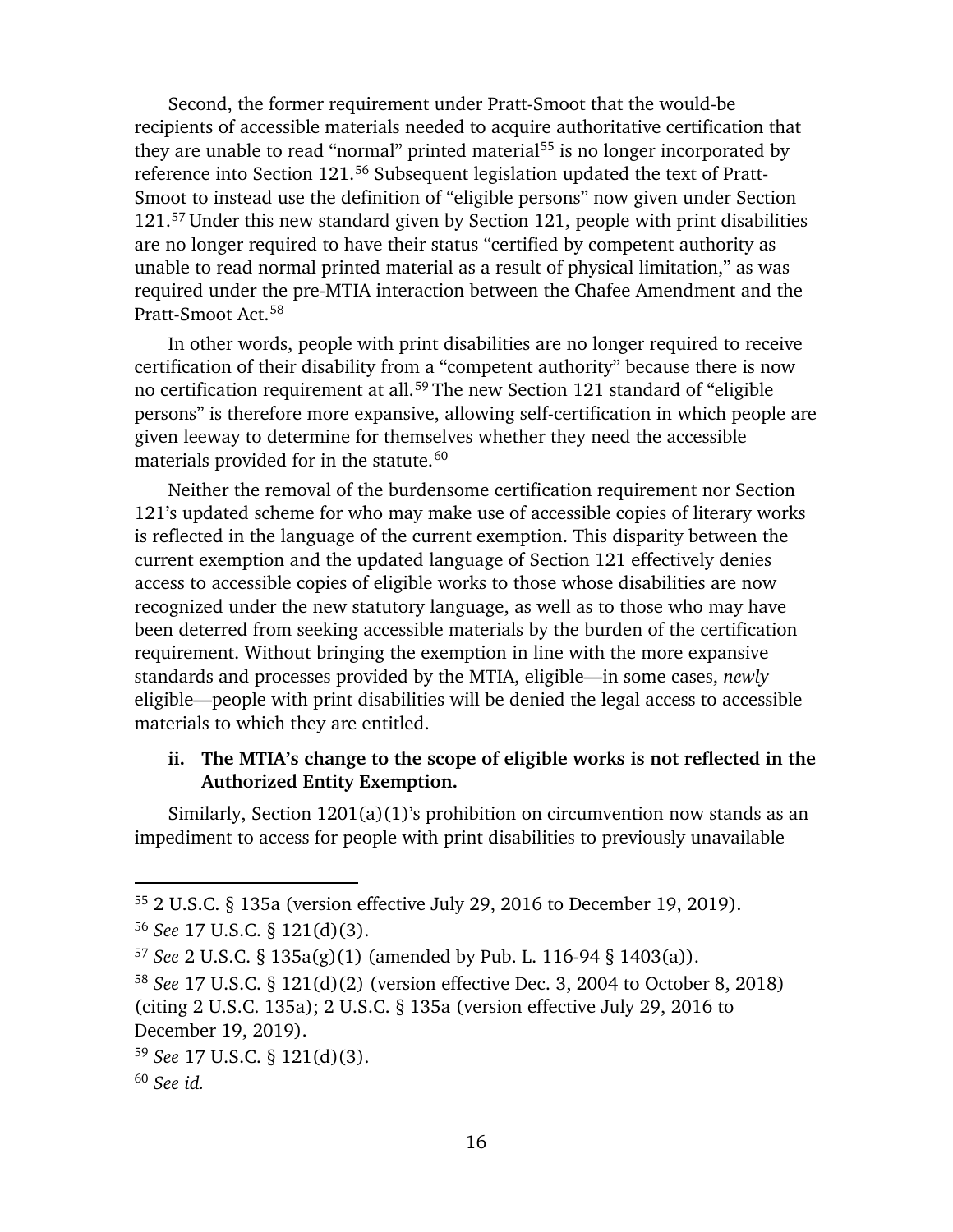copyrighted works such as stage plays, screenplays, and notated musical works, which are now within the scope of works specified in Section 121. Under the changes made by the MTIA, the scope of eligible works covered by Section 121 has been meaningfully expanded from "nondramatic literary works" to include all "literary works and previously published musical works that have been fixed in the form of text or notation."<sup>61</sup>

The anti-circumvention provisions of Section 1201 necessitate that the Authorized Entity Exemption be revised to provide eligible persons access to these new areas of permitted works. Without this revision, authorized entities that rely on circumvention will be unable to engage in the circumvention necessary to make these works accessible consistent with U.S. commitments under the Marrakesh Treaty.

## **iii. Importing and exporting previously circumvented and remediated works under Section 121A arguably does not implicate Section 1201, but if the Office disagrees it should adopt an Import/Export Exemption.**

The MTIA expanded the ways in which eligible persons and authorized entities may reproduce and distribute relevant works in accessible formats with the creation of 17 U.S.C. § 121A. <sup>62</sup> With the enactment of the cross-border provisions in Section 121A, works in accessible formats may be imported and exported to and from countries that are parties to the Marrakesh Treaty.63 Under Section 121A, such activity is deemed to be noninfringing provided certain standards are followed by the entities in question.<sup>64</sup>

Under Section 121A, works likely must be remediated into accessible formats prior to import or export, as the statute permits the exchange of works in "accessible formats."65 Accordingly, the actual process of circumvention and remediation permitted by the exemption appears to be too distinct and attenuated from the processes described in Section 121A to implicate Section 1201(a)(1). Therefore, it likely is unnecessary to amend the language of the exemption to include mention of Section 121A.

However, if the Library or the Office believes that exercising the import and export rights expressed in Section 121A somehow implicates the provisions of Section 1201, the Office should add a new provision to the overarching e-book accessibility exemption to clarify this position. Such a provision should specify that

<sup>61</sup> *See* 17 U.S.C. § 121(a) (amended by MTIA § 2(a)(1)(A)(ii)-(iii)).

<sup>62</sup> 17 U.S.C. § 121A.

<sup>63</sup> 17 U.S.C. §§ 121A(a) (export) & (b) (import).

<sup>64</sup> 17 U.S.C. § 1201A(c).

<sup>65</sup> *See id.*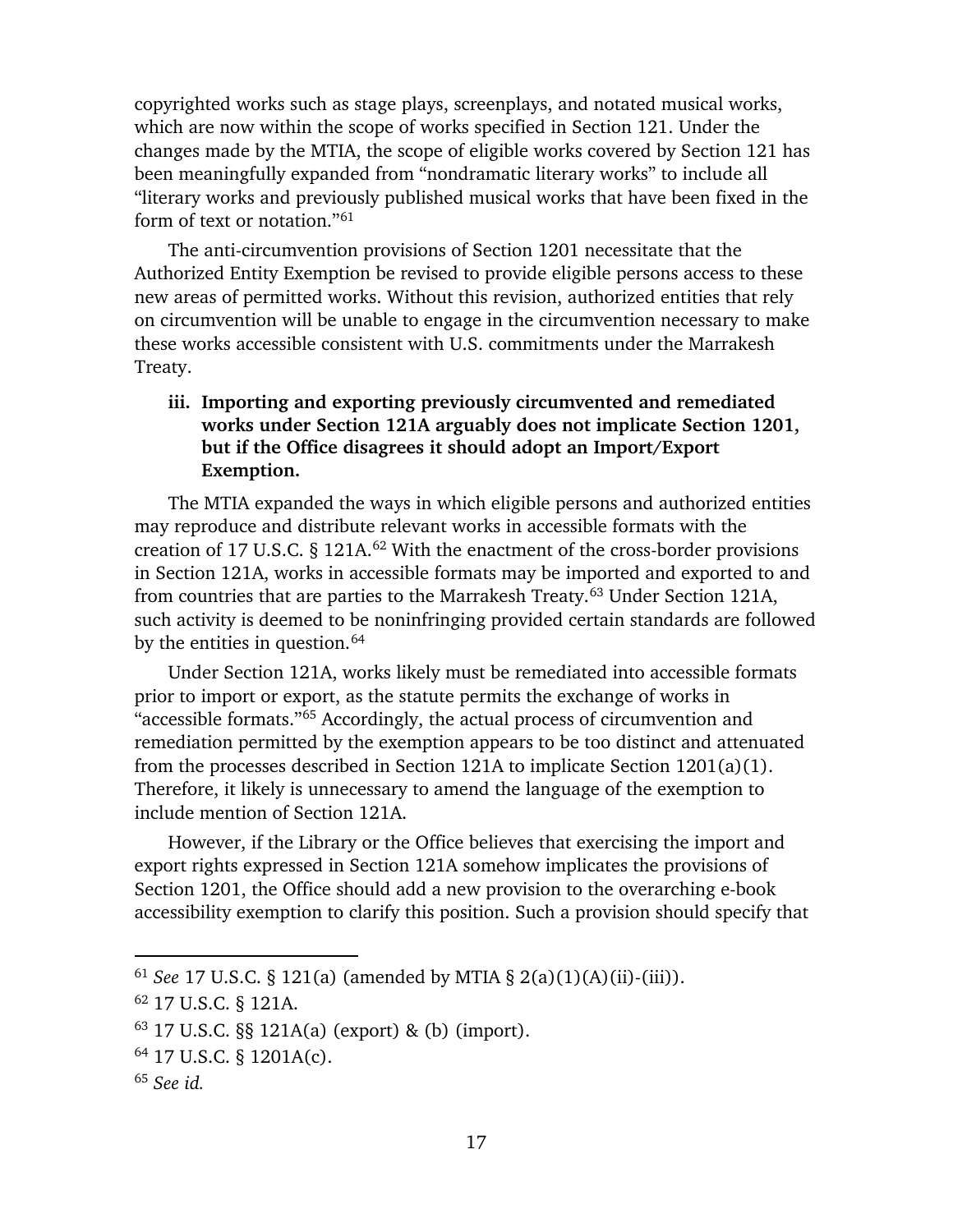whatever circumvention is necessary for authorized entities to engage in noninfringing export under Section  $121A(a)^{66}$  and for authorized entities and eligible persons to engage in noninfringing import under Section  $121A(b)^{67}$  does not violate the anticircumvention provisions of Section  $1201(a)(1)$ .<sup>68</sup>

If this provision is deemed necessary, the Office should add a new subsection to the overarching e-book accessibility exemption—an Import/Export Exemption.<sup>69</sup> Adding this new exemption subsection would allow the circumvention of protection measures on literary works where an authorized entity is exporting eligible copies of works (pursuant to 121A(a)), or an authorized entity or eligible person is importing eligible copies of works (pursuant to Section 121A(b)).

The Library's and Office's clarification on the interplay between Section 1201 and Section 121A and, if necessary the adoption of the Import/Export Exemption, will support the ability of those using Section 121A to ensure that they are acquiring, copying, distributing, and using accessible works without unexpectedly conflicting with Section 1201.

#### **iv. The current language of the exemption is discriminatory.**

The Office should also recommend the replacement of the phrase "mainstream copy" in 37 C.F.R. § 201.40(b)(3)(i)<sup>70</sup> with more inclusive language, such as "inaccessible copy." The term "mainstream copy" reflects a troubling, ableist framing that reinforces a damaging and offensive conception of people with print disabilities by casting books in formats that are accessible to them as not "mainstream."

That an exemption from copyright law is required for people with print disabilities to legally access accessible literary material that is readily available to people without print disabilities is a tacit recognition that people with disabilities are routinely treated as second-class citizens by the publishers of books. If the text of the exemption itself reinforces the ableist notion that people with print disabilities are outside the "mainstream," the exemption will perpetuate harm even as it helps.

Updating the language of the exemption by removing this discriminatory language is needed. The use of a term such as "inaccessible copy" or another fitting expression instead of the discriminatory phrase "mainstream copy" would bring the language of the exemption in line with the progressive, inclusive spirit of the exemption itself.

- <sup>67</sup> *See* 17 U.S.C. § 121A(b).
- <sup>68</sup> *See* 17 U.S.C. § 1201(a)(1).
- <sup>69</sup> See discussion *supra*, Item C.
- $70$  37 C.F.R. § 201.40(b)(3)(i).

<sup>66</sup> *See* 17 U.S.C. § 121A(a).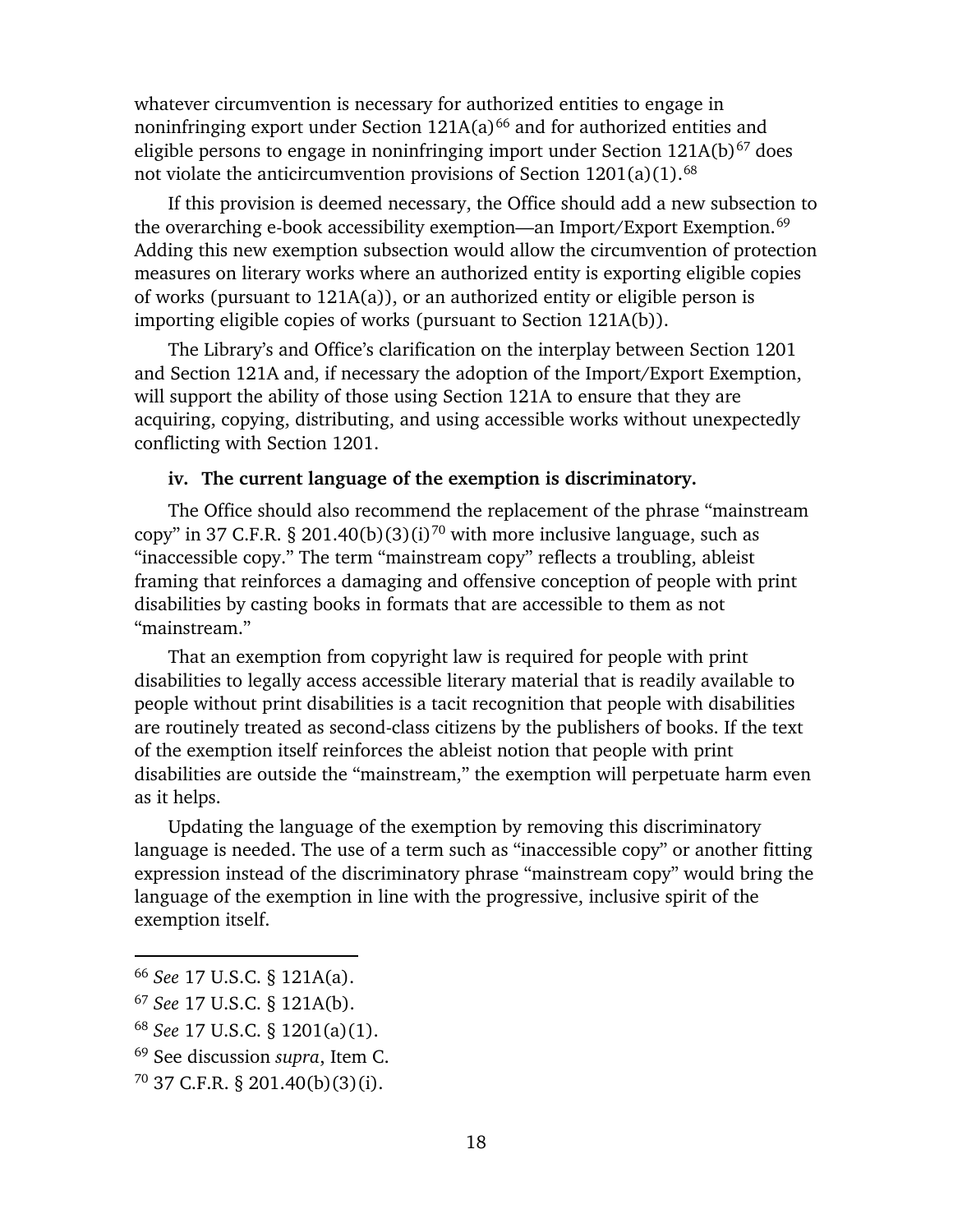#### **3. The uses entailed in the proposed modifications are noninfringing.**

Congress made clear in the 1976 Copyright Act that reproducing inaccessible literary works for use by people who are blind, visually impaired, or print disabled is a noninfringing use of those works.<sup>71</sup> In passing the Chafee Amendment, Congress explicitly exempted reproduction of copyrighted works for use by people who are blind, visually impaired, or print disabled.<sup>72</sup> The Chafee Amendment reaffirmed Congress's commitment to providing equal access to people who are blind, visually impaired, or print disabled as described in the Americans with Disabilities Act. Even without the Chafee Amendment, reproducing inaccessible literary works in accessible formats for use by people who are blind, visually impaired, or print disabled is a noninfringing or fair use of those works.

## **i. Expanding the scope of eligible users in the Personal Use Exemption is an uncontroversial fair use.**

Updating the definition of eligible users for the Personal Use Exemption to reflect the post-MTIA terminology in the Chafee Amendment is an uncontroversial noninfringing use. Congress' expansion of the definition indicates its intention for those rightly included eligible persons to gain equal access to accessible works without infringing on the rights of the copyright holder.

The legislative history of the 1976 Copyright Act makes clear that converting all inaccessible literary works for use by people who are blind, visually impaired, or print disabled is a quintessential example of fair use.73 Indeed, as the Supreme Court recognized in *Sony*, "[m]aking a copy of a copyrighted work for the convenience of a blind person [was] expressly identified … as an example of fair use" by both chambers during the passage of the 1976 Copyright Act.<sup>74</sup>

In 2014, the Second Circuit affirmed that conversion of inaccessible copyrighted works into accessible digital formats for use by people who are blind, visually impaired, or print disabled is a fair use in *Authors Guild, Inc. v. HathiTrust*. <sup>75</sup> As the *HathiTrust* court held, "the doctrine of fair use allows [the] provi[sion of] full digital access to copyrighted works to [the] print-disabled."76

<sup>71</sup> H.R. Rep. No. 94-1476, at 73 (1976), reprinted in U.S.C.C.A.N 5659, 5686-87; S. Rep. No. 94-473, at 80 (1975).

<sup>72</sup> *See* 17 U.S.C. § 121(a).

<sup>73</sup> H.R. Rep. No. 94-1476, at 73 (1976); S. Rep. No. 94-473, at 80 (1975).

<sup>74</sup> Sony v. Universal City Studios, 464 U.S. 417, 455 n.40 (1984).

<sup>75</sup> Authors Guild v. HathiTrust, 755 F.3d 87, 101-03 (2d Cir. 2014).

<sup>76</sup> *Id*. at 103.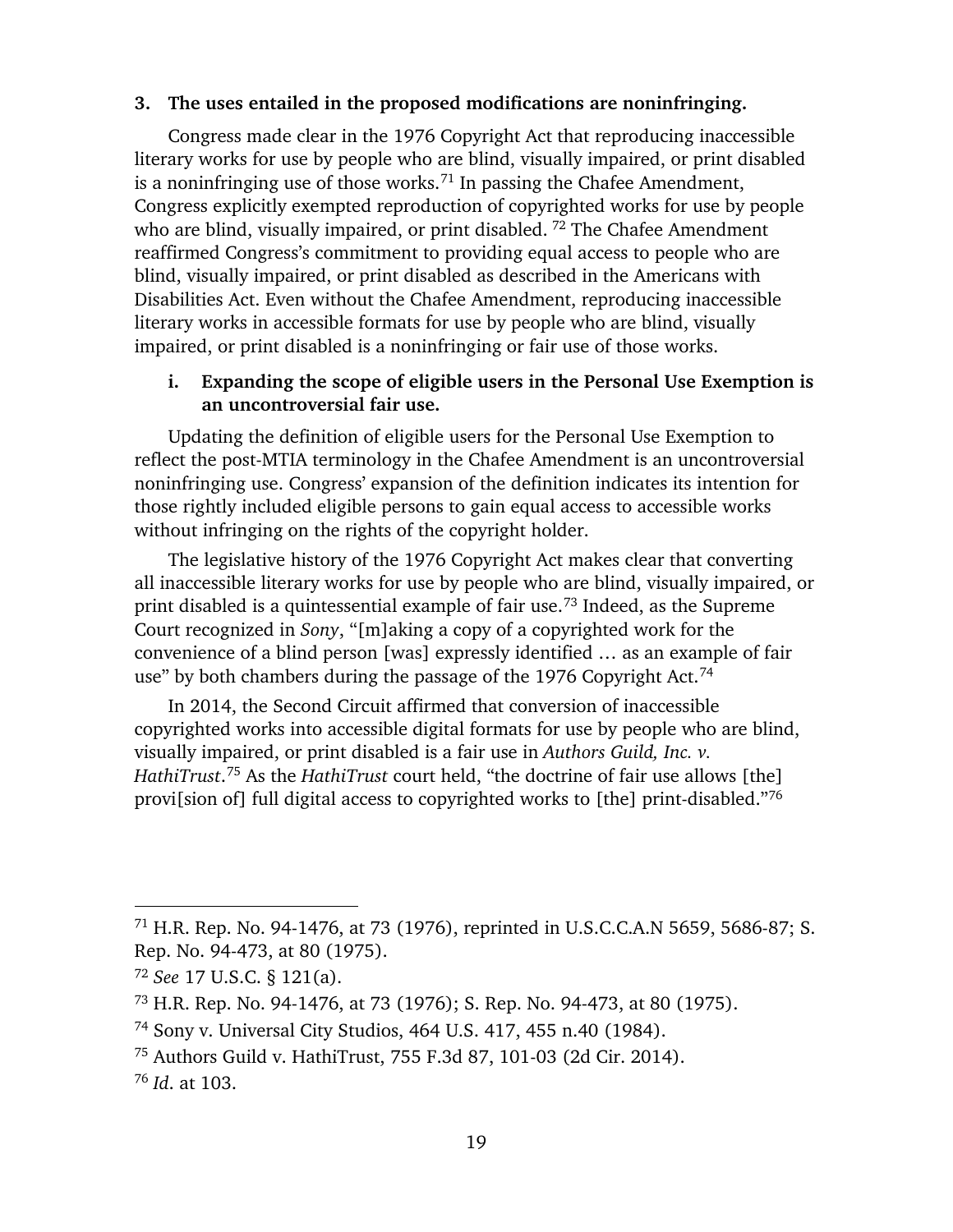The Register affirmed the applicability of this analysis in concluding that the existing exemption was noninfringing in 2015.<sup>77</sup> Specifically, the Register noted that dating back to the 2003 triennial review, there had existed "a compelling case that making e-books accessible to persons who are blind, visually impaired or print disabled is a noninfringing [fair] use."78 The Office affirmed this analysis by recommending the exemption for renewal in 2018 and again in the 2020 NPRM.79

As was the case for granting the exemption for "people who are blind, visually impaired, or print disabled" in the previous triennial rulemakings, expanding the exemption to include all eligible persons is also a fair use of the copyrighted works. The inclusion of providing accessible copies to all persons with qualified disabilities within the fair use doctrine fits squarely within the treatment of accessibility by Congress and the courts as noninfringing. This analysis holds when considering each of the factors in turn.

**Purpose and Character.** The first factor of the fair use analysis focuses on the purpose and character of the new use.<sup>80</sup> The first factor favors uses that "serve broader public purposes."81 Including all eligible persons as defined in Section 121 into the Personal Use Exemption serves a broad public interest because it would "assure equality of opportunity [and] full participation . . . . for [people with print disabilities]."82 Ensuring that people with disabilities can make books accessible is an unquestionably valid purpose under the first factor.<sup>83</sup>

The Supreme Court made clear that providing access to books for people who are blind, visually impaired, or print disabled is a fair use under factor one in *Sony*, noting that "[m]aking a copy of a copyrighted work for the convenience of a blind person is expressly identified by the House Committee Report as an example of fair use, with no suggestion that anything more than a purpose to entertain to inform need motivate the copying."84 The *HathiTrust* court also pointed out that because publishers fail to make accessible copies of their works available in the traditional

<sup>77</sup> Recommendation of the Register of Copyrights at 135 (Oct. 8, 2015) (2015 Recommendation), https://www.copyright.gov/1201/2015/registersrecommendation.pdf.

<sup>78</sup> *Id* at 135 & n.852 (internal citations omitted).

<sup>79</sup> 2018 Recommendation at 22; 2020 NPRM, 85 Fed. Reg. at 65,298.

<sup>80</sup> 17 U.S.C. § 107(1).

<sup>81</sup> Twin Peaks v. Publications Int'l, 996 F.2d 1366, 1375 (2d Cir. 1993).

<sup>82</sup> *HathiTrust*, 755 F.3d at 102 (citing 42 U.S.C. § 12101(7)).

<sup>83</sup> *See id*.

<sup>84</sup> *Sony*, 464 U.S. at 455 n.40 (1984); *see also HathiTrust*, 755 F.3d at 102.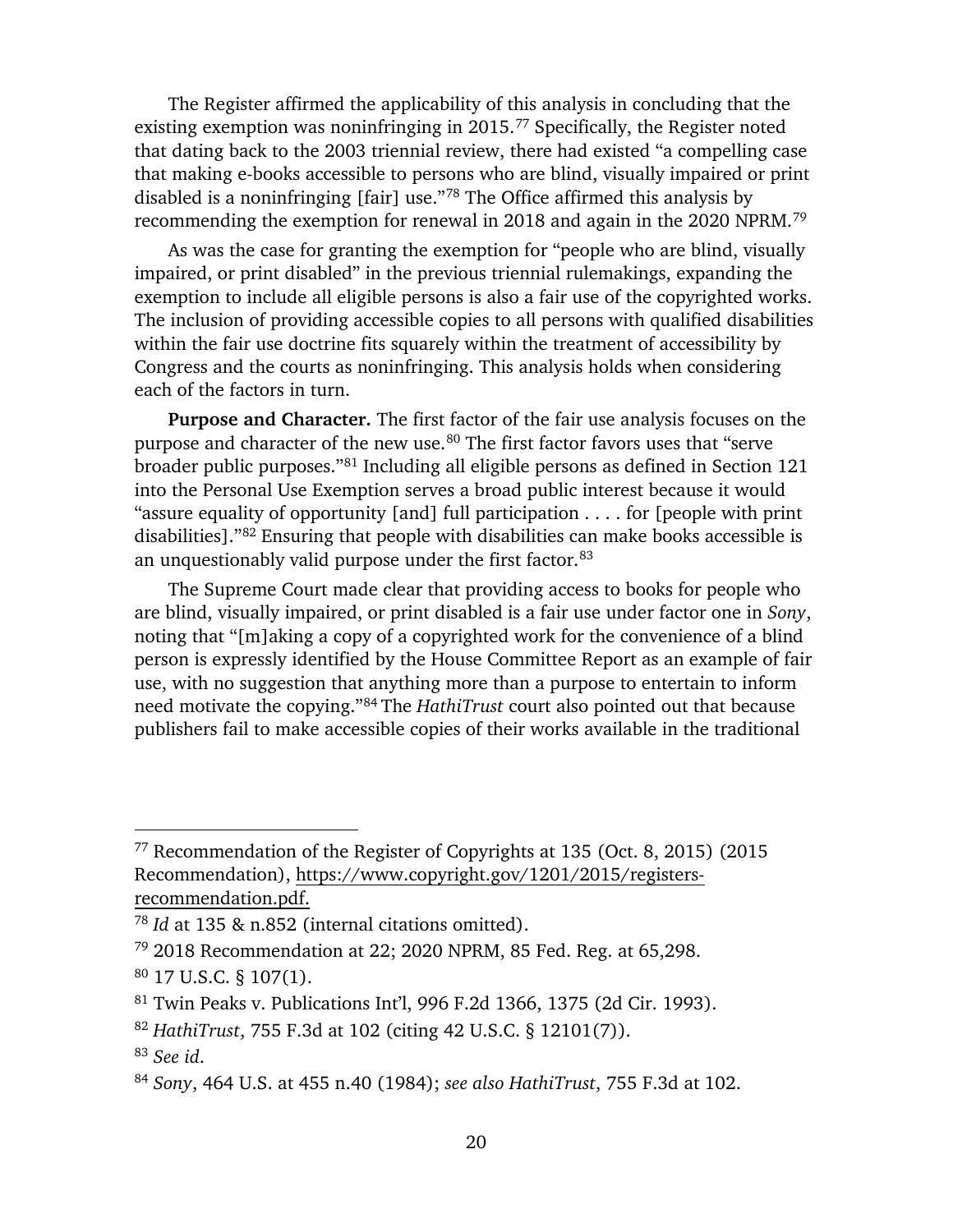market, "a finding of fair use [is supported] in the unique circumstances presented by print-disabled readers."85

Finally, Congress's continuing "commitment to ameliorating the hardships faced by the blind and the print disabled" supports a finding of fair use under factor one.86 The inclusion of the broadened definition of eligible persons into the Personal Use Exemption is consistent with the *HathiTrust* court's and congressional intent. The court highlighted the declaration of Congress in the Americans with Disabilities Act to buttress its point. Congress declared that our "Nation's proper goals regarding individuals with disabilities are to ensure equality of opportunity, full participation, independent living, and economic self-sufficiency for such individuals."87 The *HathiTrust* court also noted that the "Chafee Amendment illustrated Congress's intent that copyright law make appropriate accommodations for the blind and print disabled."88 Expanding the scope of eligible persons falls squarely in line with the *HathiTrust* court's reasoning.

**Nature of the Work.** The second fair use factor asks courts to examine the nature of the copyrighted work.<sup>89</sup> The proposed expansion of eligible persons does not change the mixed nature of the works included, and the second factor does therefore does not preclude a finding of fair use, <sup>90</sup> as implicitly affirmed by the Office's analysis by recommending the exemption for renewal in 2018 and again in the 2020 NPRM.91

**Amount and Substantiality.** The amount and substantiality of the portion necessarily used in providing access of literary works to all eligible persons does not weigh against fair use. The Office reaffirmed this analysis by recommending the exemption for renewal in the 2018 Register's Recommendation and in the 2020 NPRM. <sup>92</sup> Although making an e-book accessible requires a full conversion of the original copyrighted work, using a work in its entirety does not weigh against fair use.<sup>93</sup> Where use of the entire underlying work is necessary to secure access for

 $\overline{a}$ 

<sup>89</sup> 17 U.S.C. § 107(2).

<sup>90</sup> *See HathiTrust*, 755 F.3d at 102.

<sup>91</sup> 2018 Recommendation at 22; 2020 NPRM, 85 Fed. Reg. at 65,298.

<sup>92</sup> *Id*.

<sup>93</sup> *See* Nunez v. Caribbean Int'l News, 235 F.3d 18, 24 (1st Cir. 2000) (holding that using an entire photograph was necessary because any less would have defeated the new use); *see also* Campbell v. Acuff-Rose Music, Inc., 510 U.S. 569, 584 (1994) (holding that an effective parody can necessitate taking the "heart" of the original work).

<sup>85</sup> *HathiTrust*, 755 F.3d at 102.

<sup>86</sup> *Id.*

<sup>87</sup> *Id*.

<sup>88</sup> *Id*.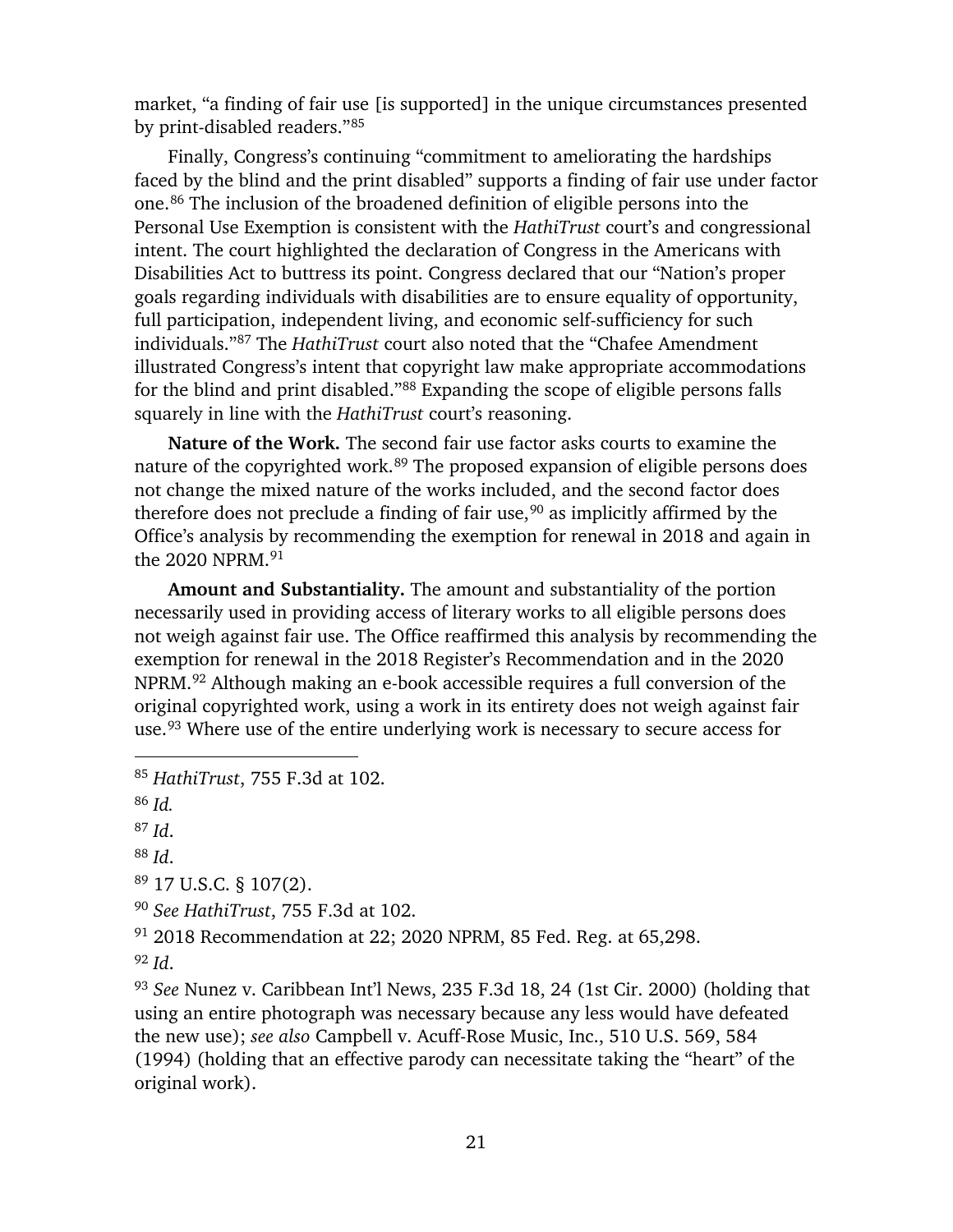people who are blind, visually impaired, or print disabled, the third factor does not weigh against a finding of fair use.<sup>94</sup> The inclusion of additional eligible persons does not alter the analysis of fair use for this factor.<sup>95</sup>

**Effect on the Market.** The effect of including all eligible persons on the potential market or value weighs in favor of fair use. User and authorized entitycreated accessible copies of e-books do not negatively affect the market or value of copyrighted works. The House Report on the 1976 Copyright Act noted that accessible versions, "such as copies in Braille and phonorecords of oral readings (talking books), are not usually made by the publishers for commercial distribution."96 Although progress is being made, the market failures recognized by Congress nearly forty years ago largely continue today.

As the *HathiTrust* court noted in 2014,"[i]t is undisputed that the present-day market for books accessible to the handicapped is so insignificant that 'it is common practice in the publishing industry for authors to forgo royalties that are generated through the sale of books manufactured in specialized formats for the blind.'"97 The industry's failure to provide accessible e-books signaled to the court that preserving the ability to convert books into accessible versions that can be consumed and enjoyed by people who are blind, visually impaired, or print disabled weighed the fourth factor conclusively in favor of fair use.<sup>98</sup>

Moreover, conversion of an inaccessible copyrighted work into an accessible, usable version likely has a positive impact on the market for e-books. Eligible people with print disabilities not currently included in the "people who are blind, visually impaired, or print disabled" definition are actively disincentivized from purchasing e-books in a market where they are not allowed to convert those books into an accessible and useable format. All copyrighted literary works are currently available to people without visual disabilities in the form of inaccessible copies. Allowing all eligible persons to convert literary e-books into accessible and useable formats will increase market demand for all e-books among this community. Finally, a broadening of the Personal Use Exemption would do nothing to affect the requirement that publishers must be remunerated prior to any circumvention.<sup>99</sup>

<sup>94</sup> *HathiTrust*, 755 F. 3d at 103.

<sup>&</sup>lt;sup>95</sup> Additionally, the existing exemption already contemplates making full books accessible. *See* 37 C.F.R. § 201.40(b)(3).

<sup>96</sup> H.R. Rep. No. 94-1476, at 73 (1976); S. Rep. No. 94-473, at 80 (1975).

<sup>97</sup> *HathiTrust*, 755 F.3d at 102.

<sup>98</sup> *Id*.

<sup>99</sup> *See* 37 C.F.R. § 201.40(b)(3)(i).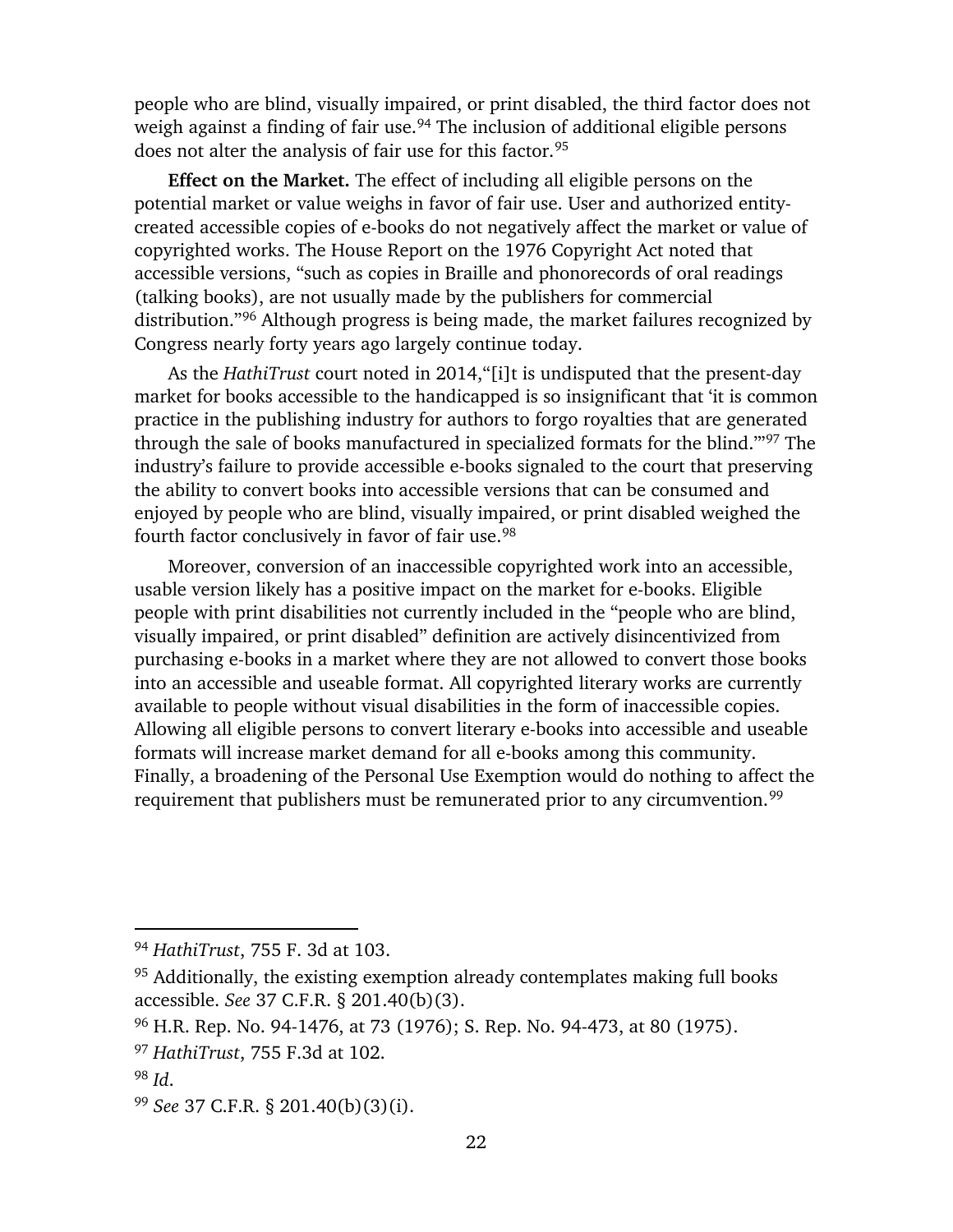## **ii. Expanding the scope of eligible literary works under the Authorized Entity Exemption is an inherently noninfringing use under the post-MTIA Chafee Amendment.**

Expanding the scope of works covered under the Authorized Entity Exemption to include "literary work[s] and previously published musical work[s] that have been fixed in the form of text or notation" leaves the permissible uses noninfringing because the proposed expansion is directly tied to the language of the Chafee Amendment. The post-MTIA version of the Chafee Amendment declares specifically that "it is not an infringement of copyright for an authorized entity to reproduce or to distribute in the United States copies or phonorecords of a previously published literary work or of a previously published musical work that has been fixed in the form of text or notation if such copies or phonorecords are reproduced or distributed in accessible formats exclusively for use by eligible persons."100 Because the proposed expansion would simply allow the use of such works "pursuant to 17 U.S.C. § 121," the uses allowed are definitionally within the four corners of the Chafee Amendment and are thus inherently noninfringing.<sup>101</sup>

### **iii. Uses under the Import/Export Exemption would be inherently noninfringing under Section 121A.**

Adding in the Import/Export Exemption, if necessary,  $102$  would result in noninfringing uses because the allowed uses would be directly tied to the language of Section 121A. Section 121A(a) and (b) respectively deem appropriate exportation and importation of accessible-format works as "not an infringement of copyright."103 The proposed exemption would simply allow authorized entities to export accessible-format copies of works pursuant to Section 121A(a) and authorized entities, eligible persons, and people acting on behalf of eligible persons to import such works pursuant to 17 U.S.C. § 121A(b). Thus, the uses allowed are definitionally within the four corners of Section 121A and are thus inherently noninfringing.

## **iv. Replacing "mainstream copy" with "inaccessible copy" in the Personal Use Exemption does not affect the underlying, noninfringing use.**

There are no infringement issues presented with the proposed change from "mainstream copy" to "inaccessible copy" because altering this language will not change the scope or nature of the permissible uses under the exemption. The Office's recommendation of the existing exemption for renewal in 2018 and 2020 effectively reaffirmed this analysis. 104

<sup>100</sup> 17 U.S.C. § 121(a).

<sup>101</sup> *See id.*

<sup>102</sup> See discussion *supra*, Item B.

<sup>103</sup> 17 U.S.C. § 121A(a) & (b).

<sup>104</sup> 2018 Recommendation at 22; 2020 NPRM, 85 Fed. Reg. at 65,298.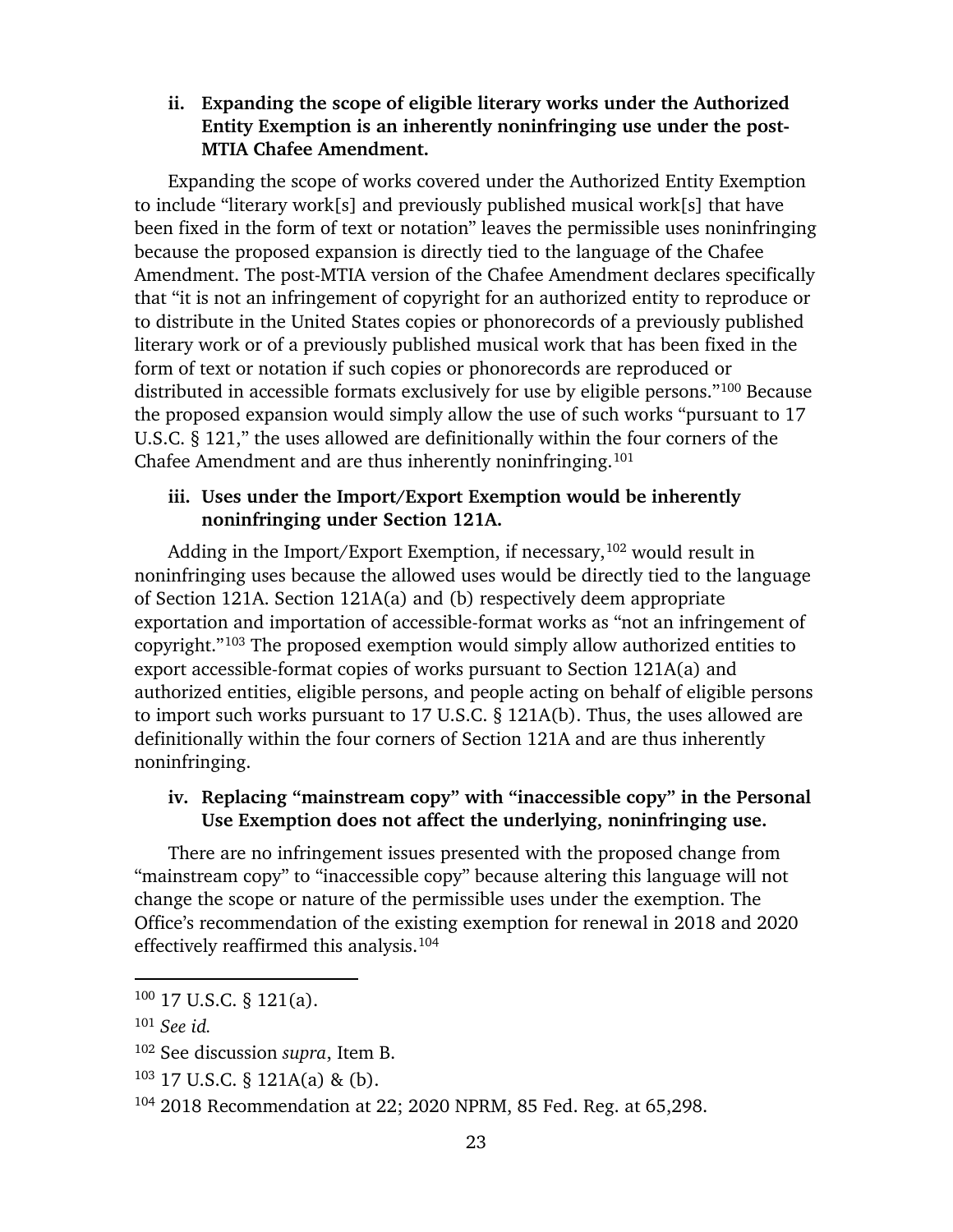# **4. Section 1201's statutory factors are in favor of granting the proposed exemption.**

Under Section 1201(a)(1)(C), the Librarian of Congress considers five factors in whether to grant an exemption:

- i. The availability for use of copyrighted works;
- ii. The availability for use of works for nonprofit archival, preservation, and educational purposes;
- iii. The impact that the prohibition on the circumvention of technological measures applied to copyrighted works has on criticism, comment, news reporting, teaching, scholarship, or research;
- iv. The effect of circumvention of technological measures on the market for or value of copyrighted works; and
- v. Such other factors as the Librarian considers appropriate.<sup>105</sup>

In determining the weight of each factor in 2015, the Register found that that all factors were favorable towards the exemption and recommended to permit circumvention of TPMs on e-books to allow the use of assistive technologies. 106 Because the exemption was renewed without any opposition in 2018107 and will be recommended for renewal in 2020,<sup>108</sup> these conclusions still hold.

# **i. Granting the exemption will increase the availability of copyrighted works for people who are blind, visually impaired, or print disabled.**

The main aim of the Marrakesh Treaty is to end the global book famine—the dire shortage of accessible-format copies of books worldwide.<sup>109</sup> Therefore, the proposed exemption will make many e-books accessible for people who are blind, visually impaired, or print disabled.

The *HathiTrust* court noted that the number of accessible e-books currently available is a minimal percentage of the total amount of books worldwide.<sup>110</sup> In fact, less than 10 percent of all publications produced every year were available in

 $105$  17 U.S.C. § 1201(a)(1)(C).

<sup>106</sup> 2015 Recommendation at 135.

<sup>107</sup> 2018 Recommendation at 22.

<sup>108</sup> 2020 NPRM, 85 Fed. Reg. at 65,298.

<sup>109</sup> *See generally* WIPO, *The Marrakesh Treaty—Helping to end the global book famine* (2016),

https://www.wipo.int/edocs/pubdocs/en/wipo\_pub\_marrakesh\_overview.pdf. <sup>110</sup> *HathiTrust*, 755 F.3d at 103.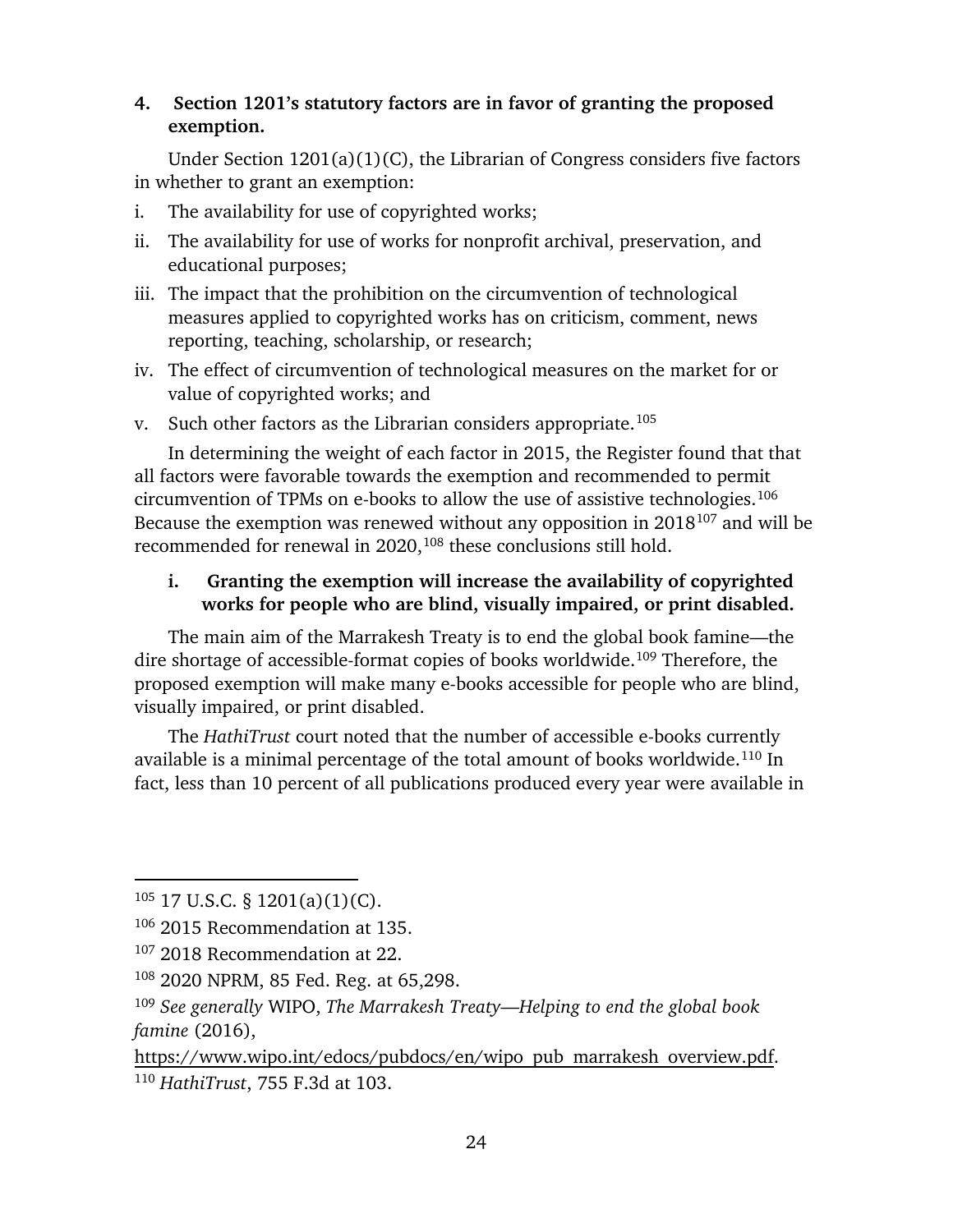accessible formats as of 2018. <sup>111</sup> According to the World Blind Union, there are around 253 million people globally who are visually impaired and need works in accessible formats.112

Although there have been positive changes in the e-book marketplace since the exemption was first adopted in 2003, a significant proportion of e-books remain unavailable in accessible formats.<sup>113</sup> These dynamics persist despite the existence of free platforms designed to provide access to accessible books. For instance, the World Intellectual Property Organization and its member states have sought to make books more accessible through the Accessible Book Consortium.<sup>114</sup> The Consortium's goal is to increase the number of books worldwide in accessible formats and to make them available to people who are blind, have low vision, or are otherwise print disabled. <sup>115</sup> Yet even the ABC includes only 635,000 titles, spread across 80 languages in accessible formats. $^{\rm 116}$ 

Other accessible book services, including Bookshare, HathiTrust, and the Internet Archive also provide books in accessible formats, but their collections remain incomplete.<sup>117</sup> As of 2019, the Internet Archive allowed organizations working with people with disabilities to access the digital files of approximately 1.8 million books (about 900,000 of which are otherwise unavailable). <sup>118</sup> Bookshare's library has approximately 940,000 titles, including books for school, careers, and

 $\overline{a}$ 

<sup>116</sup> *Id*.

<sup>117</sup> Laura C. Wood et al., *Libraries: Take AIM! (*2017), https://dl.tufts.edu/concern/pdfs/fn1079946.

approximately 1.9 million titles in accessible formats. Internet Archive, *Books for People with Print Disabilities*, https://archive.org/details/printdisabled (last visited Dec. 13, 2020).

<sup>111</sup> Catherine Jewell, *The Accessible Books Consortium: what it means for publishers,* WIPO Magazine (February 2018),

https://www.wipo.int/wipo\_magazine/en/2018/01/article\_0001.html.

<sup>112</sup> World Blind Union, https://worldblindunion.org (last visited Dec. 13, 2020).

<sup>&</sup>lt;sup>113</sup> By way of example, we highlight more than two dozen titles not available with text-to-speech enabled on Amazon's Kindle service *infra*, Item F.1.

<sup>114</sup> Accessible Books Consortium*, ABC Global Books Service*,

https://www.accessiblebooksconsortium.org/globalbooks/en/ (last visited Dec. 13, 2020)

<sup>115</sup> *Id*.

<sup>118</sup> John Gonzalez, I*nternet Archive helps make books accessible for students with disabilities*, Internet Archive Blogs (Feb. 16, 2019),

http://blog.archive.org/2019/02/16/internet-archive-helps-make-books-accessiblefor-students-with-disabilities/. The Internet Archive currently reports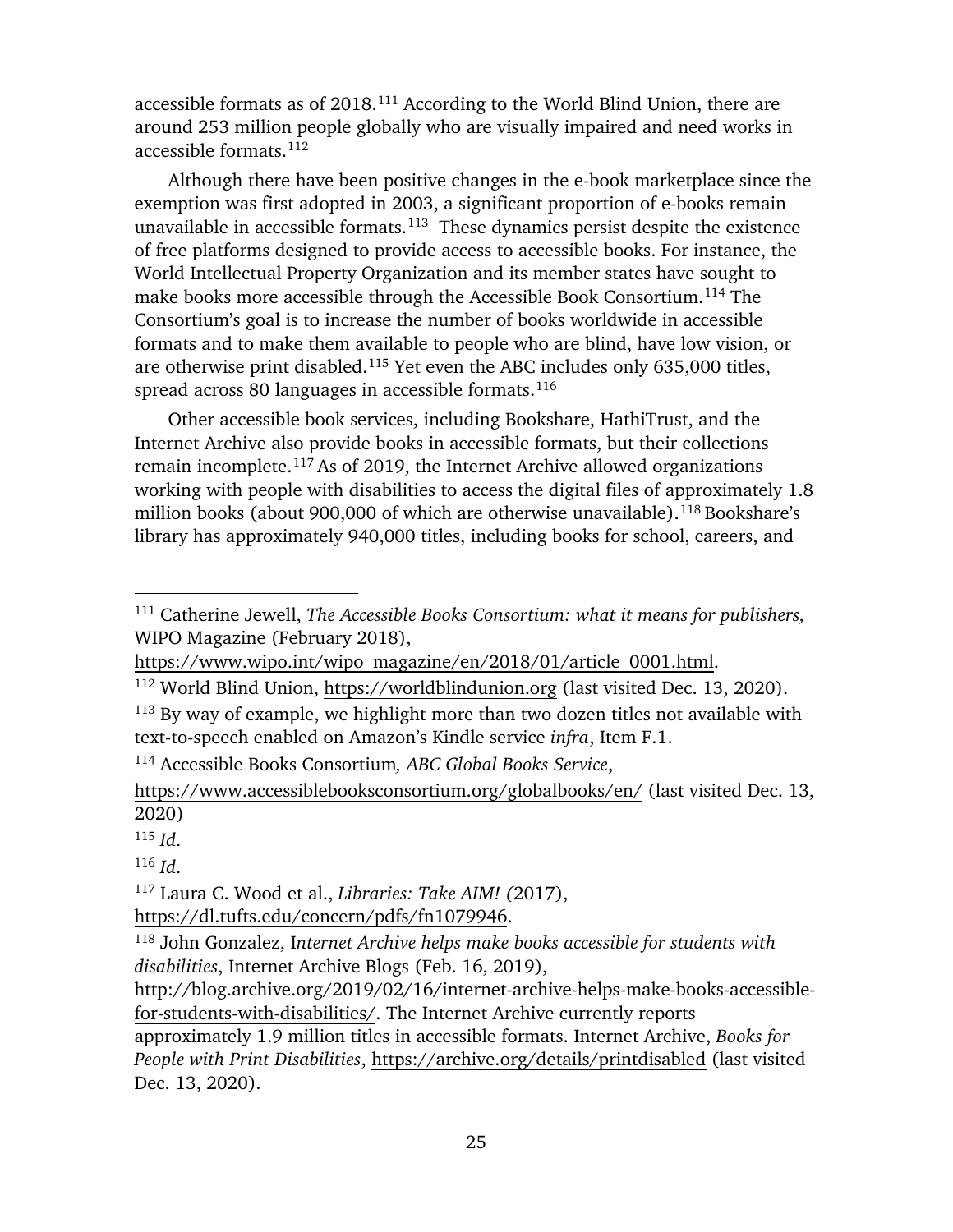reading pleasure, as well as titles in over 34 languages.<sup>119</sup> Although these services provide access to a large number of works, many millions of books remain unavailable in accessible formats. 120

Previously published musical works that have been fixed in the form of text or notation also remain in limited availability. The ABC Global Book Service includes approximately 635,000 titles in different accessible formats, but only 7000 music scores (partitions) in braille. <sup>121</sup> The Library of Congress has 8.1 million pieces of sheet music available, $122$  demonstrating that the vast majority of sheet music is not made available by publishers in accessible formats.

Before the adoption of the Marrakesh Treaty the issue of accessible music notation had not been addressed broadly. After the ratification of the treaty, Bookshare noted that "[its] copyright exception has not enabled us to support music in the past, but with the ratification of the Marrakesh Treaty, Bookshare will be able to support publisher's flows, volunteer-or local library uploads for music scores, plus distribution rights to qualified members."<sup>123</sup>

The creation of accessible formats of music sheets is still complicated for a number of reasons: files are not always in a useful format, there is debate about the merits of a standardized format such as MusicXML and/or BMML (Braille MusicXML), and online conversion tools often do not deliver "sufficiently professional results."124 Regardless, it is critical for the Library and the Office to ensure, consistent with U.S. obligations under the Marrakesh Treaty, that technological protection measures do not serve as a barrier for ongoing innovation in ensuring that music becomes accessible. Accordingly, granting the proposed modifications will serve the first factor.

#### **ii. Granting the exemption will increase the availability of e-books for educational purposes.**

Another of the Marrakesh Treaty's key goals was to ensure equal educational opportunities for people who are blind, visually impaired, or print disabled. The Treaty's preamble highlights the significance of the enjoyment of the right to

<sup>119</sup> Bookshare, *Who we Are*, https://www.bookshare.org/cms/about.

<sup>120</sup> One 2017 estimate put the total number of books published at nearly 130 million. Leonid Taycher, *Books of the world, stand up and be counted! All 129,864,880 of you.*, http://booksearch.blogspot.com/2010/08/books-of-worldstand-up-and-be-counted.html.

<sup>121</sup> *ABC Global Books Service*, *supra* note 114.

<sup>122</sup> Library of Congress, *Fascinating Facts*, https://www.loc.gov/about/fascinatingfacts/ (last visited Dec. 13, 2020).

<sup>123</sup> *Music Braille Production in 2018*, *supra* note 33 at 28*.*

<sup>124</sup> *Id*. at 3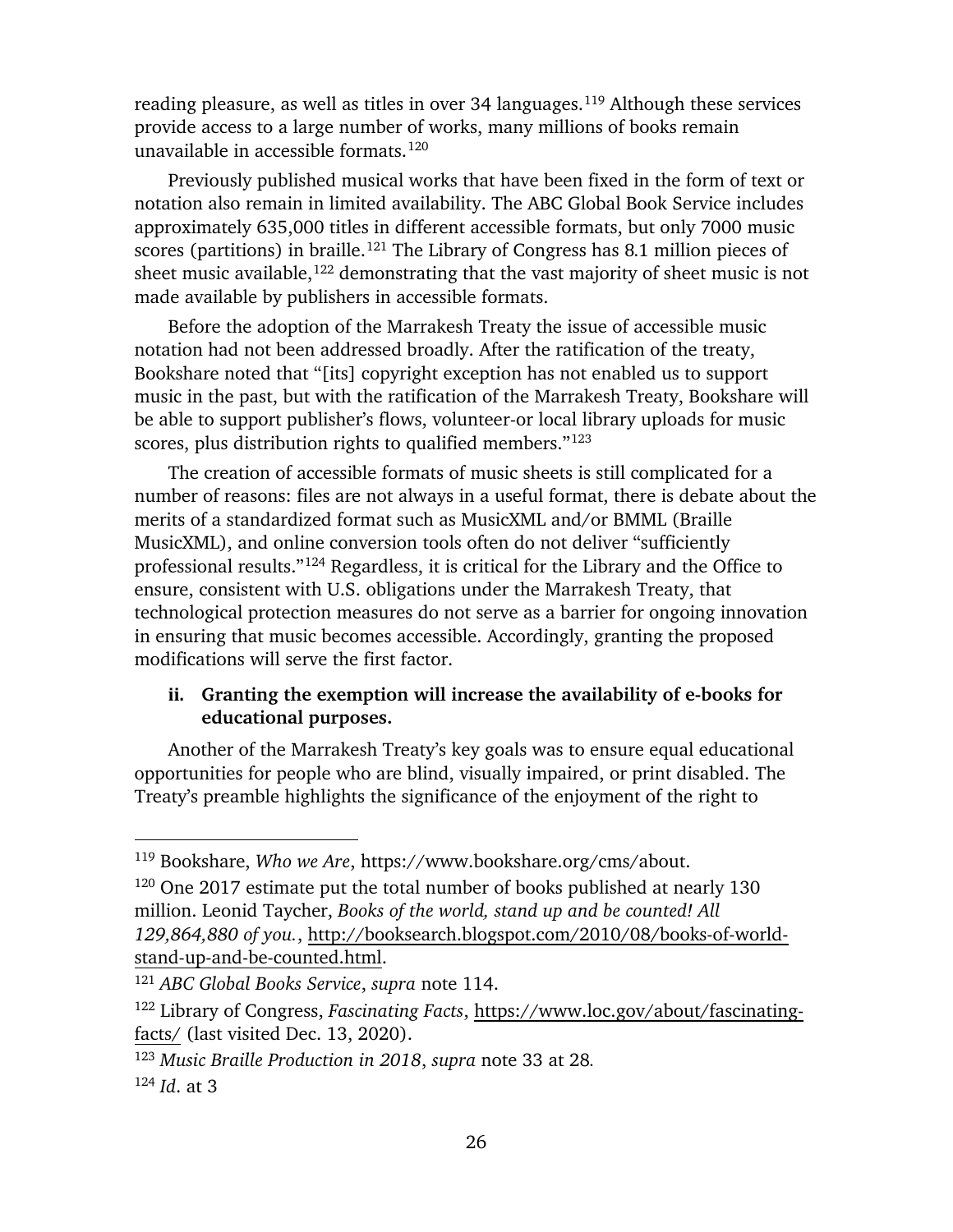education for persons with visual impairments or other print disabilities.<sup>125</sup> Thus, the educational benefit of this exemption for students who are blind, visually impaired, or print disabled favors granting the proposed modifications.

Students with disabilities face particular difficulties in finding and using accessible class materials in a meaningful way and within acceptable time periods. TPMs continue to limit libraries' capacity to make materials accessible in a timely fashion. <sup>126</sup> The ability to circumvent TPMs on digital textbooks and other academic materials ensures that students who are blind, visually impaired, or print disabled are afforded equal access to education technologies.

Moreover, the outbreak of the coronavirus pandemic brings more challenges for people with disabilities. While the COVID-19 pandemic threatens all members of society, persons with disabilities are disproportionately impacted due to attitudinal, environmental and institutional barriers that are reproduced in the COVID-19 response.<sup>127</sup> In consideration of all the challenges that people with disabilities face during the pandemic, guidelines from the United Nations Human Rights Office of the High Commissioner recommend that all member states develop accessible and adapted materials for students with disabilities to support remote learning.128 The proposed modifications to the exemption will help overcome obstacles to accessible education during the pandemic, and thus the second factor weighs in factor of granting them.

#### **iii. Granting the proposed exemption will enable greater research, commentary, criticism, reporting, and teaching of copyrighted works**

The Marrakesh Treaty was architected in part to emphasize how challenges to people who are blind, visually impaired, or print disabled are "prejudicial to the complete development of persons with visual impairments or other print disabilities, which limit their freedom of expression, including the freedom to seek, receive and impart information and ideas of all kinds on an equal basis with others, including through all forms of communication of their choice, their enjoyment of the right to education, and the opportunity to conduct research."129 Accessibility of copyrighted works for people with disabilities is an essential and valuable asset for

020615/InitialComments\_LongForm\_AFBetal\_Class09.pdf.

19 and The Rights of Persons with Disabilities.pdf

<sup>125</sup> *See* Marrakesh Treaty Preamble.

<sup>126</sup> Long Form Comment of ACB, et al. at 20 (Feb. 2015) (2015 Comments), https://cdn.loc.gov/copyright/1201/2015/comments-

<sup>127</sup> United Nations Human Rights Office of the High Commissioner, *Covid-19 and the rights of persons with disabilities: Guidance* (April 19, 2020), https://www.ohchr.org/Documents/Issues/Disability/COVID-

<sup>128</sup> *Id.* at 6.

<sup>129</sup> Marrakesh Treaty Preamble.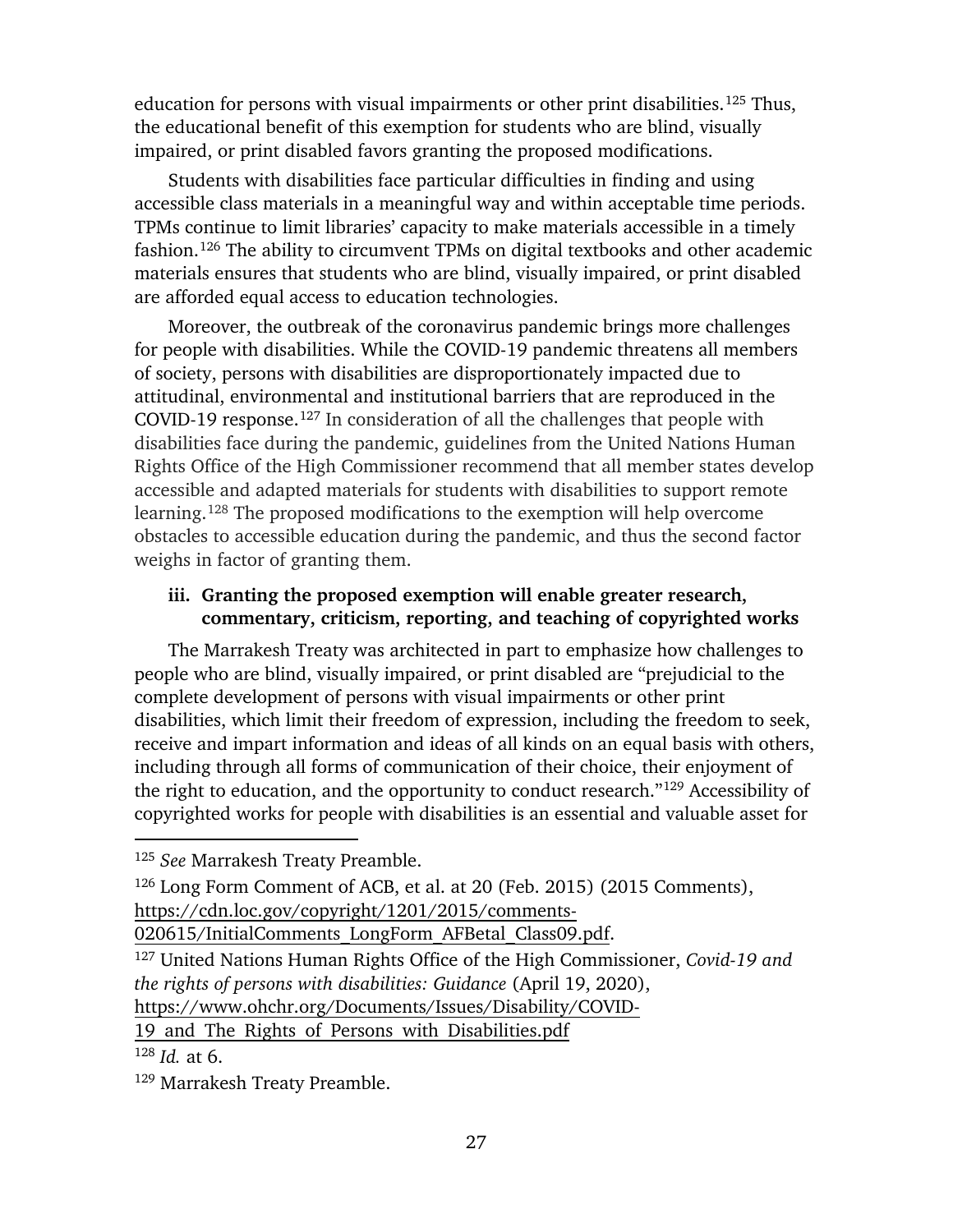criticism, commentary, news reporting, teaching, scholarship, and research. People with disabilities cannot participate fully in society, participate in public debate, or share ideas without access to books. The proposed modifications will help address this dynamic, and thus the third factor weighs in favor of granting them.

#### **iv. The proposed exemption will not negatively impact the market for or value of copyrighted works.**

In the nearly two decades that this exemption has been in place, there is no evidence of any harm to the e-book market or to the value of copyrighted works. In 2015, the Register noted that there is no evidence that it would undermine the value of or market for e-books, as that market had grown substantially in recent years despite the existence of earlier exemptions. <sup>130</sup> Similarly, there were no objections from creators and copyright owners during the 2015 review of the full exemption<sup>131</sup> or to the streamlined renewal requests in  $2018^{132}$  or  $2020$ .<sup>133</sup>

There is little argument that owners of copyrighted works are negatively impacted by this exemption; in fact, copyright holders often support the increased accessibility for people who are blind, visually impaired, and print disabled. <sup>134</sup> As discussed above,<sup>135</sup> the dynamics surrounding access to books mean that modest proposed expansions to the exemption are unlikely to result in any significant impact on the market for or the value of books.

#### **v. Disability law counsels in favor of recommending the exemption.**

Finally, the Register should recommend the proposed expansions to the exemption because numerous disability laws and policies are concerned with the accessibility of e-books. These include the Americans with Disabilities Act of 1990  $(ADA)^{136}$  and Section 504 of the Rehabilitation Act of 1973.<sup>137</sup> As the Office considers the specific exemption for disability services to remediate video, it should consider that Educational Institution Units (EIUs) often must remediate books for their students as well.<sup>138</sup> Accordingly, by facilitating greater access to literary and musical works, the proposed modifications will assist educational institutions in complying with their obligations under federal disability law.

- <sup>136</sup> 42 U.S.C. § 12101.
- <sup>137</sup> 29 U.S.C. § 794(a).

<sup>130</sup> 2015 Recommendation at 136.

<sup>131</sup> *Id.* at 137.

<sup>132</sup> 2018 Recommendation at 22

<sup>133</sup> 2020 NPRM, 85 Fed. Reg. at 65,298.

<sup>134</sup> *See* 2015 Comments at 23.

<sup>135</sup> See discussion *supra*, Item E.3.i.

<sup>138</sup> *See* 2020 NPRM, 58 Fed. Reg. at 65,298, 65,303.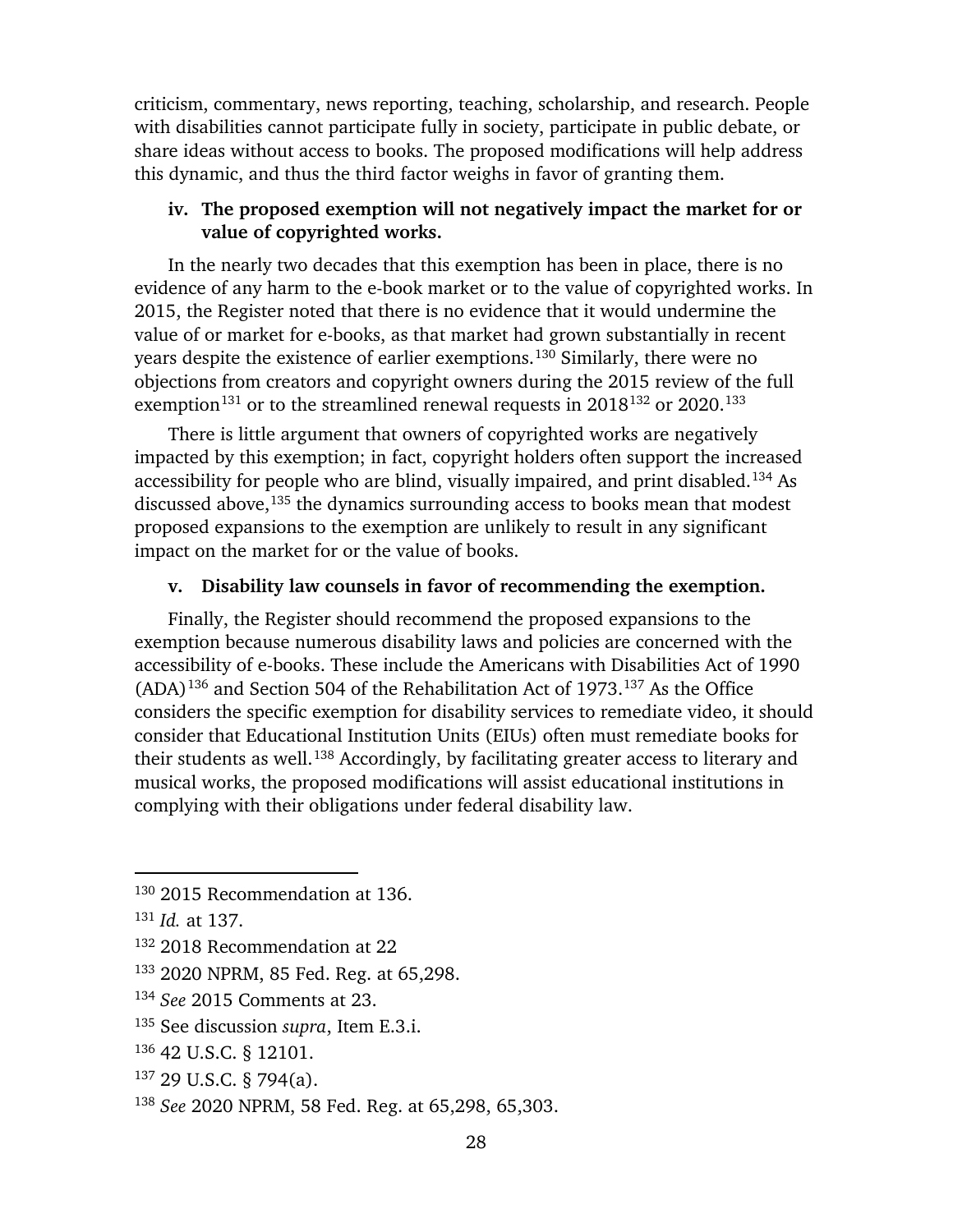\* \* \*

For the foregoing reasons, the Office should recommend, and the Librarian should grant the proposed exemption.

## **Item F. Documentary Evidence**

## **1. Examples of Books with TTS Disabled on Amazon's Kindle Store.**

*Methodology:* From September through October 2020, we checked Amazon's Kindle store for example e-books with text-to-speech (TTS) functionality disabled. Among others, we looked at books that had previously won the Hugo Award, books from Nobel Laureates, and books from the Goodreads 2019 top-20 fiction list. We found the following books had text-to-speech disabled. Though text-to-speech functionality appears to have been made available for at least some of the books since our original review, our findings demonstrate that books are routinely provided without TTS availability.

| Year | <b>Title</b>                     | List                        |
|------|----------------------------------|-----------------------------|
| 2019 | Ask Again, Yes                   | Goodreads 2019 Best Fiction |
| 2019 | The Bookish Life of Nina Hill    | Goodreads 2019 Best Fiction |
| 2019 | Find Me                          | Goodreads 2019 Best Fiction |
| 2019 | Fleishman Is In Trouble          | Goodreads 2019 Best Fiction |
| 2019 | The Gifted School                | Goodreads 2019 Best Fiction |
| 2019 | Girl, Woman, Other               | Goodreads 2019 Best Fiction |
| 2019 | Lanny                            | Goodreads 2019 Best Fiction |
| 2019 | The Most Fun We Ever Had         | Goodreads 2019 Best Fiction |
| 2019 | Normal People                    | Goodreads 2019 Best Fiction |
| 2019 | Olive, Again                     | Goodreads 2019 Best Fiction |
| 2019 | On Earth We're Briefly Gorgeous  | Goodreads 2019 Best Fiction |
| 2019 | The Overdue Life of Amy Byler    | Goodreads 2019 Best Fiction |
| 2019 | Queenie                          | Goodreads 2019 Best Fiction |
| 2019 | The Reckless Oath We Made        | Goodreads 2019 Best Fiction |
| 2019 | Red at the Bone                  | Goodreads 2019 Best Fiction |
| 2019 | The Testaments                   | Goodreads 2019 Best Fiction |
| 2019 | When All Is Said                 | Goodreads 2019 Best Fiction |
| 2019 | Where the Forest Meets the Stars | Goodreads 2019 Best Fiction |
| 1983 | Foundation's Edge                | Hugo Award for Best Fiction |
| 1971 | Ringworld                        | Hugo Award for Best Fiction |
| 1968 | Lord of Light                    | Hugo Award for Best Fiction |